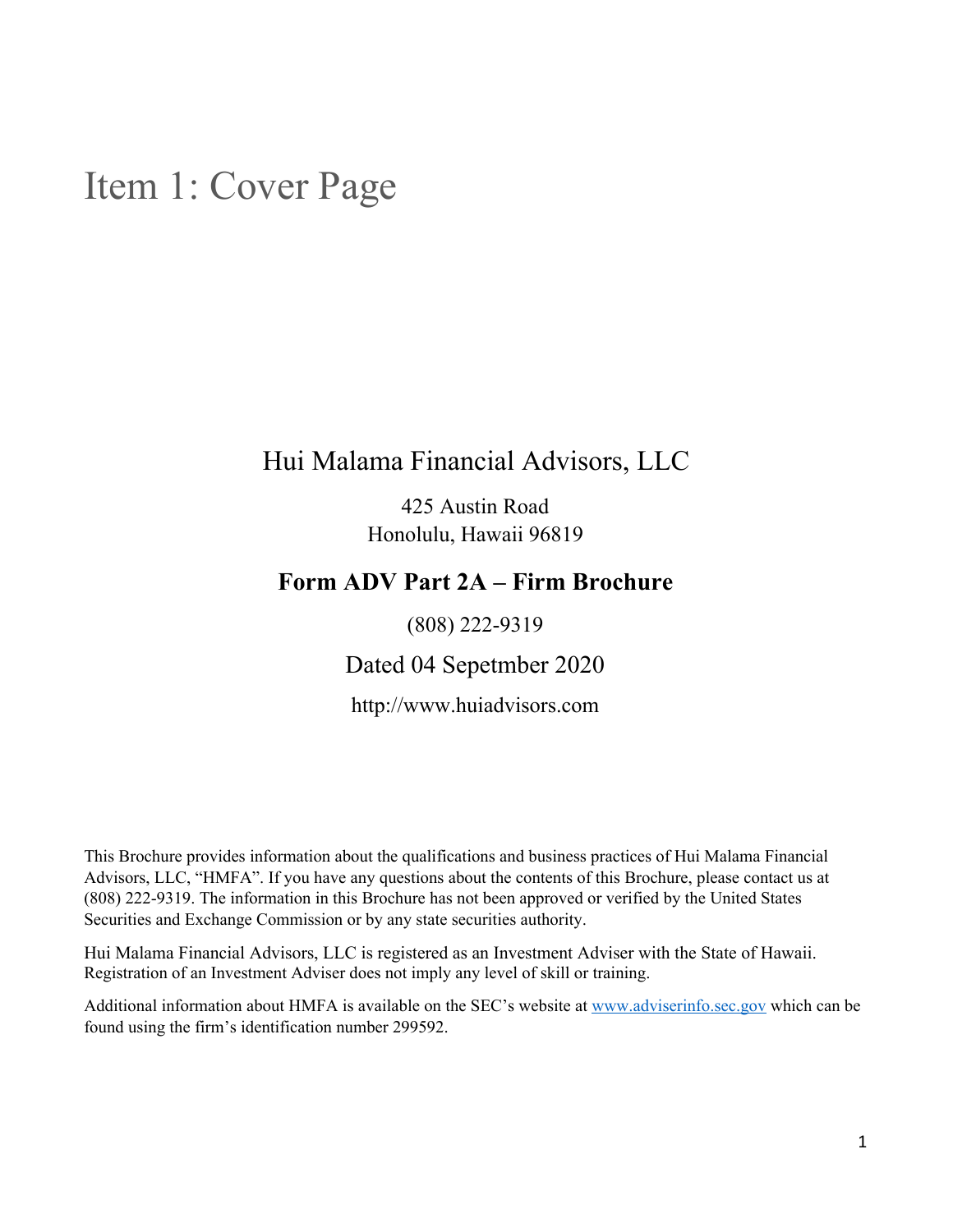# <span id="page-1-0"></span>Item 2: Material Changes

Item 4, 5, 12, 15, 16: Adviser updated disclosures to add non-discretionary investment management through the use of third party managers.

In the future, any material changes during the year made will be reported here.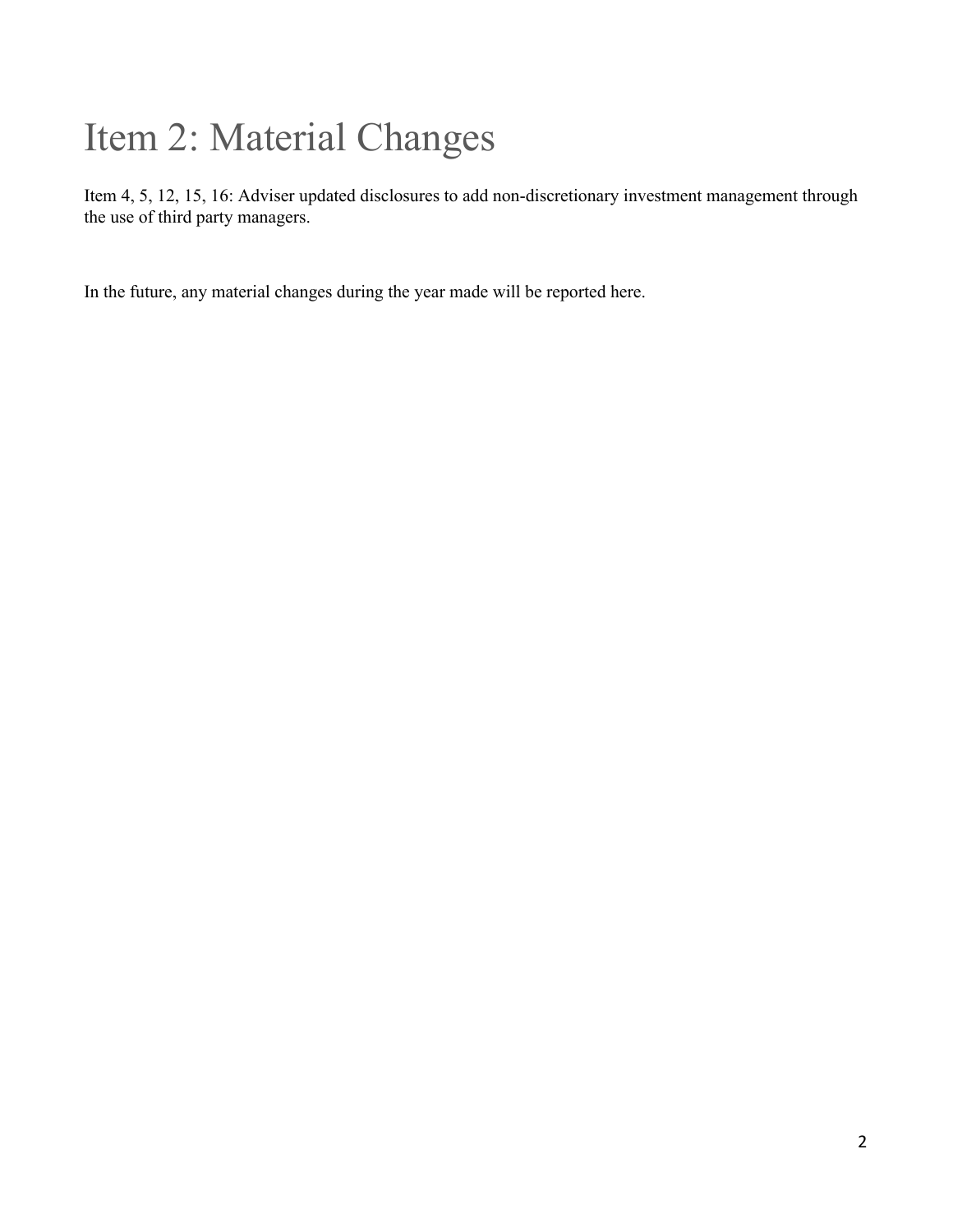## <span id="page-2-0"></span>Item 3: Table of Contents

## **Contents**

| <b>Item 1: Cover Page</b>                                                                      | 1                       |
|------------------------------------------------------------------------------------------------|-------------------------|
| <b>Item 2: Material Changes</b>                                                                | $\boldsymbol{2}$        |
| <b>Item 3: Table of Contents</b>                                                               | 3                       |
| <b>Item 4: Advisory Business</b>                                                               | $\overline{\mathbf{4}}$ |
| <b>Item 5: Fees and Compensation</b>                                                           | 8                       |
| Item 6: Performance-Based Fees and Side-By-Side Management                                     | 11                      |
| <b>Item 7: Types of Clients</b>                                                                | 11                      |
| Item 8: Methods of Analysis, Investment Strategies and Risk of Loss                            | 11                      |
| <b>Item 9: Disciplinary Information</b>                                                        | 14                      |
| Item 10: Other Financial Industry Activities and Affiliations                                  | 15                      |
| Item 11: Code of Ethics, Participation or Interest in Client Transactions and Personal Trading | 15                      |
| <b>Item 12: Brokerage Practices</b>                                                            | 16                      |
| <b>Item 13: Review of Accounts</b>                                                             | 17                      |
| <b>Item 14: Client Referrals and Other Compensation</b>                                        | 17                      |
| Item 15: Custody                                                                               | 18                      |
| <b>Item 16: Investment Discretion</b>                                                          | 19                      |
| <b>Item 17: Voting Client Securities</b>                                                       | 19                      |
| <b>Item 18: Financial Information</b>                                                          | 19                      |
| Item 19: Requirements for State-Registered Advisers                                            | 20                      |
| Form ADV Part 2B - Brochure Supplement                                                         | 23                      |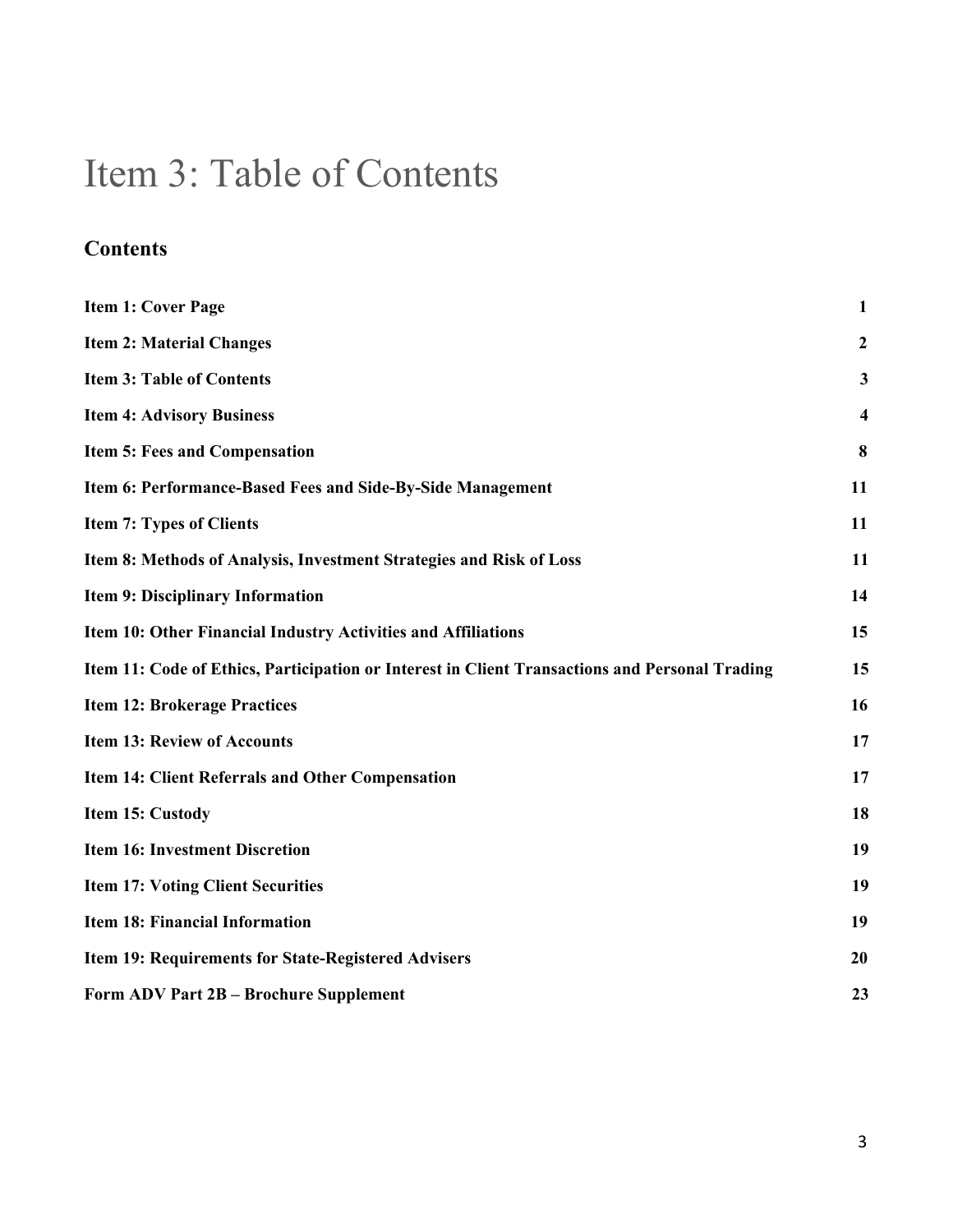## <span id="page-3-0"></span>Item 4: Advisory Business

### **Description of Advisory Firm**

Hui Malama Financial Advisors, LLC is registered as an Investment Adviser with the State of Hawaii. We were founded in July of 2018. Abel Soares III is the principal owner of HMFA. HMFA currently reports no discretionary or non-discretionary Assets Under Management. Assets Under Management were calculated as of December 2019.

### **Types of Advisory Services**

#### **Investment Advisory Services**

Our firm provides continuous advice to a client regarding the investment of client funds based on the individual needs of the client. Through personal discussions in which goals and objectives based on a client's particular circumstances are established, we develop a client's personal investment policy or an investment plan with an asset allocation target. We may also review and discuss a client's prior investment history, as well as family composition and background.

Account supervision is guided by the stated objectives of the client (e.g., maximum capital appreciation, growth, income, or growth, and income), as well as tax considerations. Clients may impose reasonable restrictions on investing in certain securities, types of securities, or industry sectors.

Assets are managed by Third Party Managers, or Outside Managers, (TAMPs). We assist Clients in selecting an appropriate allocation model, completing the Outside Manager's investor profile questionnaire, interacting with the Outside Manager and reviewing the Outside Manager. Our review process and analysis of outside managers is further discussed in Item 8 of this Form ADV Part 2A. Additionally, we will meet with the Client on a periodic basis to discuss changes in their personal or financial situation, suitability, and any new or revised restrictions to be applied to the account. Fees pertaining to this service are outlined in Item 5 of this brochure.

#### **Financial Planning**

We provide financial planning services on topics such as retirement planning, risk management, college savings, cash flow, debt management, work benefits, and estate and incapacity planning.

Financial planning is a comprehensive evaluation of a client's current and future financial state by using currently known variables to predict future cash flows, asset values, and withdrawal plans. The key defining aspect of financial planning is that through the financial planning process, all questions, information, and analysis will be considered as they affect and are affected by the entire financial and life situation of the client. Clients purchasing this service will receive a written or an electronic report, providing the client with a detailed financial plan designed to achieve his or her stated financial goals and objectives.

In general, the financial plan will address any or all of the following areas of concern. The client and advisor will work together to select the specific areas to cover. These areas may include, but are not limited to, the following:

● **Business Planning:** We provide consulting services for clients who currently operate their own business, are considering starting a business, or are planning for an exit from their current business. Under this type of engagement, we work with you to assess your current situation, identify your objectives, and develop a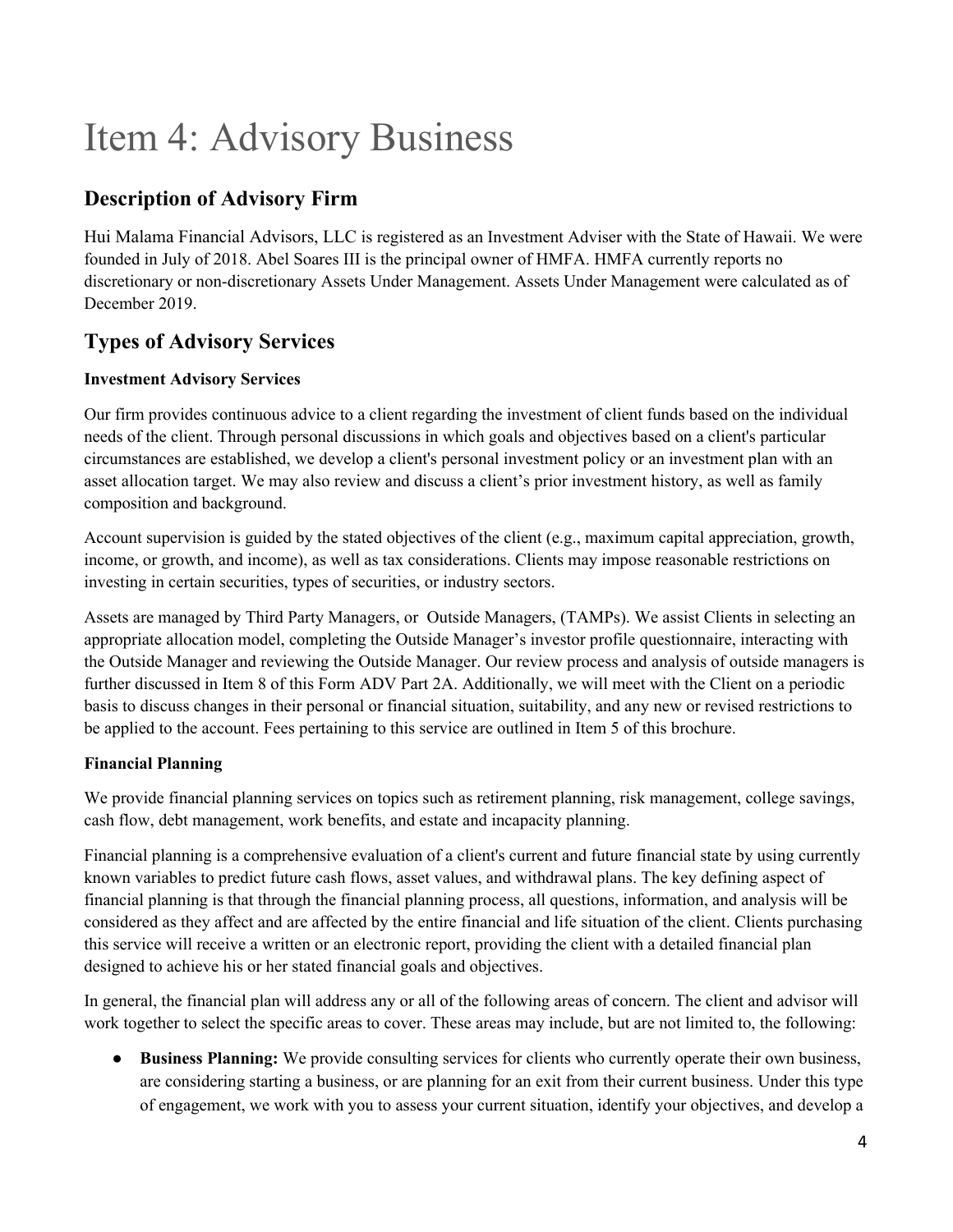plan aimed at achieving your goals.

- **Cash Flow and Debt Management**: We will conduct a review of your income and expenses to determine your current surplus or deficit along with advice on prioritizing how any surplus should be used or how to reduce expenses if they exceed your income. Advice may also be provided on which debts to pay off first based on factors such as the interest rate of the debt and any income tax ramifications. We may also recommend what we believe to be an appropriate cash reserve that should be considered for emergencies and other financial goals, along with a review of accounts (such as money market funds) for such reserves, plus strategies to save desired amounts.
- **College Savings**: Includes projecting the amount that will be needed to achieve college or other post-secondary education funding goals, along with advice on ways for you to save the desired amount. Recommendations as to savings strategies are included, and, if needed, we will review your financial picture as it relates to eligibility for financial aid or the best way to contribute to grandchildren (if appropriate).
- **Employee Benefits Optimization**: We will provide review and analysis as to whether you, as an employee, are taking the maximum advantage possible of your employee benefits. If you are a business owner, we will consider and/or recommend the various benefit programs that can be structured to meet both business and personal retirement goals.
- **Estate Planning**: This usually includes an analysis of your exposure to estate taxes and your current estate plan, which may include whether you have a will, powers of attorney, trusts, and other related documents. Our advice also typically includes ways for you to minimize or avoid future estate taxes by implementing appropriate estate planning strategies such as the use of applicable trusts. We always recommend that you consult with a qualified attorney when you initiate, update, or complete estate planning activities. We may provide you with contact information for attorneys who specialize in estate planning when you wish to hire an attorney for such purposes. From time-to-time, we will participate in meetings or phone calls between you and your attorney with your approval or request.
- **Financial Goals**: We will help clients identify financial goals and develop a plan to reach them. We will identify what you plan to accomplish, what resources you will need to make it happen, how much time you will need to reach the goal, and how much you should budget for your goal.
- **Insurance**: Review of existing policies to ensure proper coverage for life, health, disability, long-term care, liability, home, and automobile.
- **Investment Analysis**: This may involve developing an asset allocation strategy to meet clients' financial goals and risk tolerance, providing information on investment vehicles and strategies, reviewing employee stock options, as well as assisting you in establishing your own investment account at a selected broker/dealer or custodian. The strategies and types of investments we may recommend are further discussed in Item 8 of this brochure.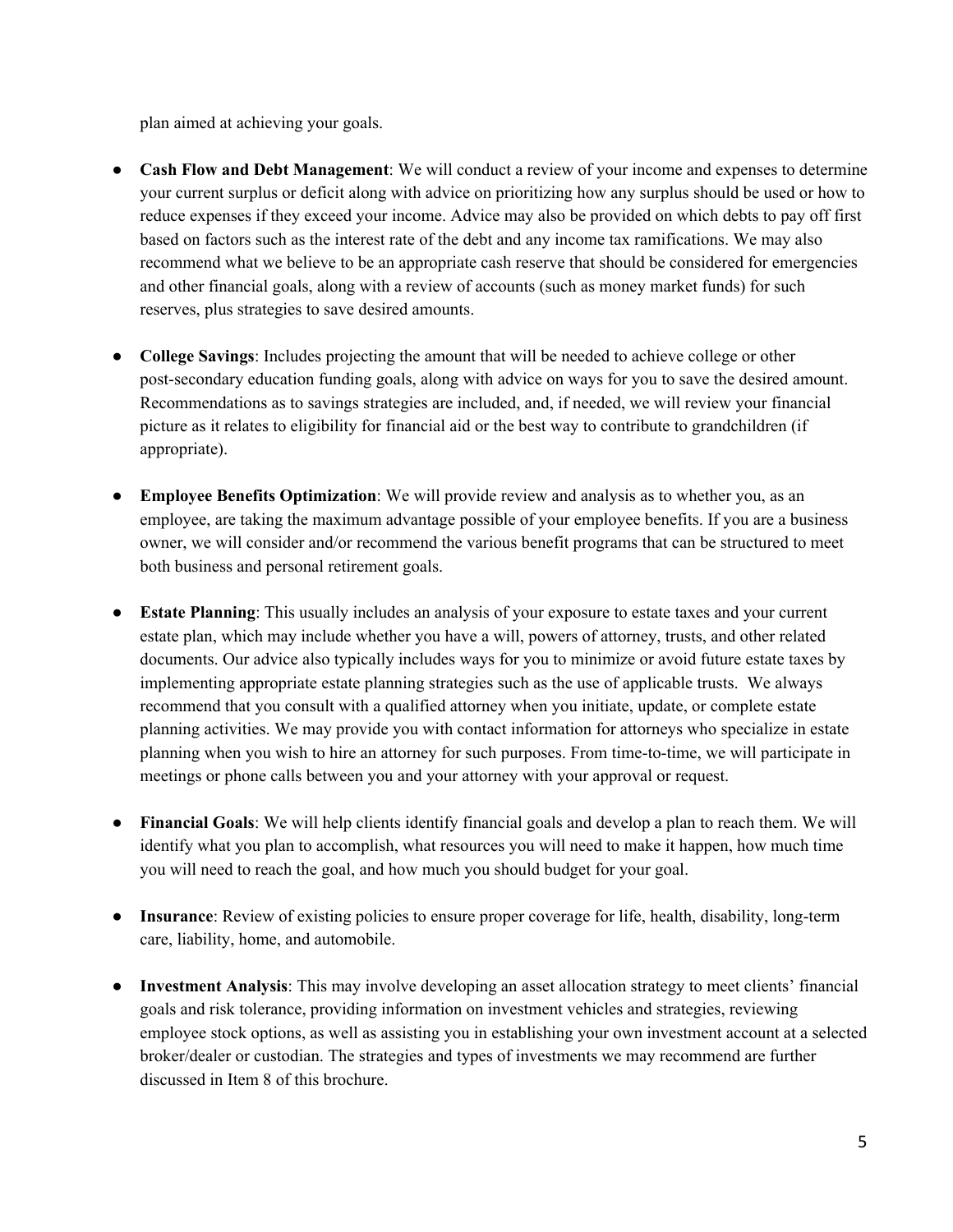● **Retirement Planning**: Our retirement planning services typically include projections of your likelihood of achieving your financial goals, typically focusing on financial independence as the primary objective. For situations where projections show less than the desired results, we may make recommendations, including those that may impact the original projections by adjusting certain variables (e.g., working longer, saving more, spending less, taking more risk with investments).

If you are near retirement or already retired, advice may be given on appropriate distribution strategies to minimize the likelihood of running out of money or having to adversely alter spending during your retirement years.

- **Risk Management:** A risk management review includes an analysis of your exposure to major risks that could have a significant adverse impact on your financial picture, such as premature death, disability, property and casualty losses, or the need for long-term care planning. Advice may be provided on ways to minimize such risks and about weighing the costs of purchasing insurance versus the benefits of doing so and, likewise, the potential cost of not purchasing insurance ("self-insuring").
- **Tax Planning Strategies:** Advice may include ways to minimize current and future income taxes as a part of your overall financial planning picture. For example, we may make recommendations on which type of account(s) or specific investments should be owned based in part on their "tax efficiency," with consideration that there is always a possibility of future changes to federal, state or local tax laws and rates that may impact your situation.

We recommend that you consult with a qualified tax professional before initiating any tax planning strategy, and we may provide you with contact information for accountants or attorneys who specialize in this area if you wish to hire someone for such purposes. We will participate in meetings or phone calls between you and your tax professional with your approval.

#### **Comprehensive Financial Planning**

This service involves working one-on-one with a planner over an extended period of time. By paying a fixed monthly fee, clients get to work with a planner who will work with them to develop and implement their plan. The planner will monitor the plan, recommend any changes and ensure the plan is up to date.

Upon desiring a comprehensive plan, a client will be taken through establishing their goals and values around money. They will be required to provide information to help complete the following areas of analysis: net worth, cash flow, insurance, credit scores/reports, employee benefit, retirement planning, insurance, investments, college planning and estate planning. Once the client's information is reviewed, their plan will be built and analyzed, and then the findings, analysis and potential changes to their current situation will be reviewed with the client. Clients subscribing to this service will receive a written or an electronic report, providing the client with a detailed financial plan designed to achieve his or her stated financial goals and objectives. If a follow-up meeting is required, we will meet at the client's convenience. The plan and the client's financial situation and goals will be monitored throughout the year and follow-up phone calls and emails will be made to the client to confirm that any agreed upon action steps have been carried out. On an annual basis, there will be a full review of this plan to ensure its accuracy and ongoing appropriateness. Any needed updates will be implemented at that time.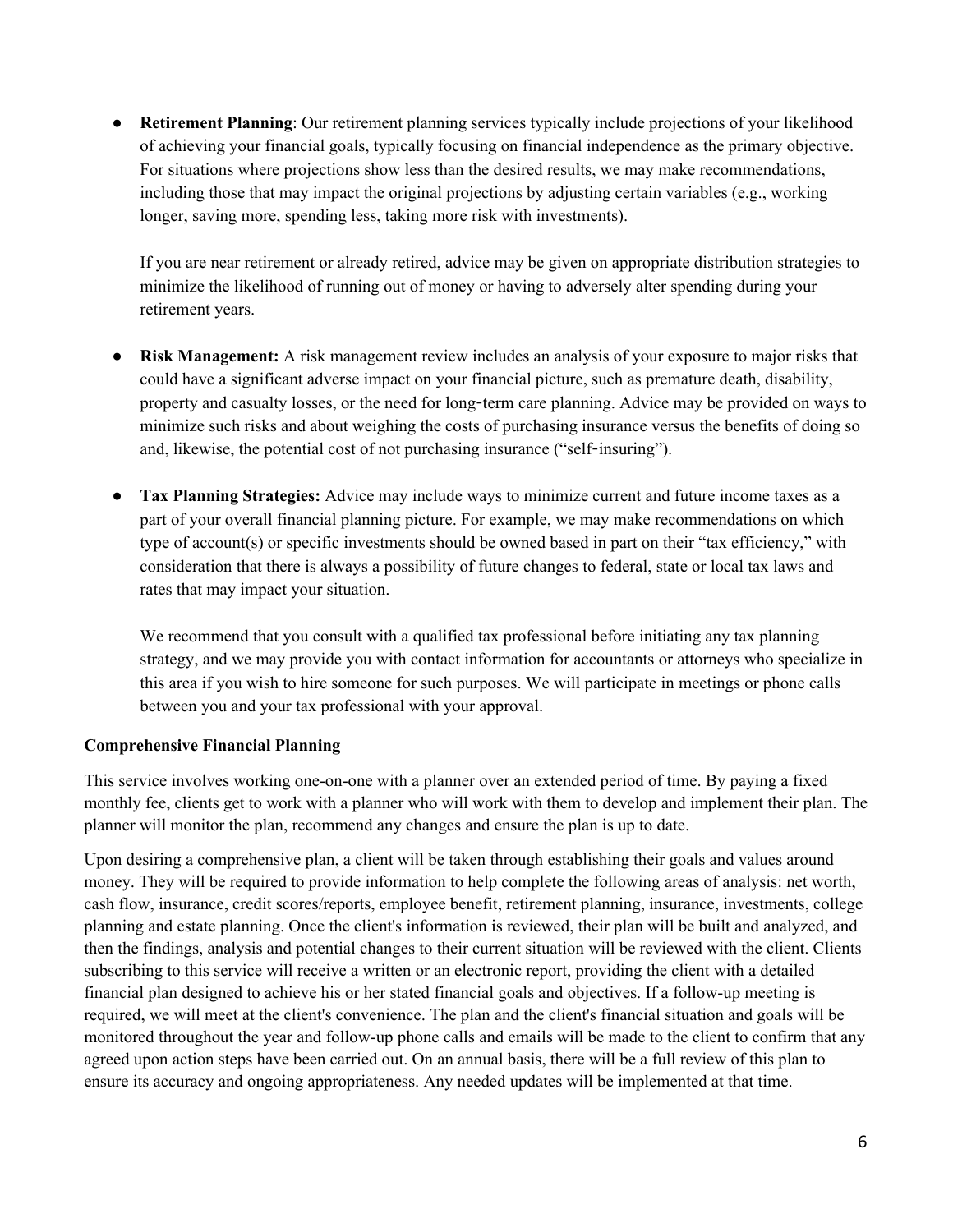#### **Employee Benefit Plan Services**

Our firm provides employee benefit plan services to employer plan sponsors on an ongoing basis. Generally, such services consist of assisting employer plan sponsors in establishing, monitoring and reviewing their company's participant-directed retirement plan. As the needs of the plan sponsor dictate, areas of advising could include: investment options, plan structure, and participant education.

In providing employee benefit plan services, our firm does not provide any advisory services with respect to the following types of assets: employer securities, real estate (excluding real estate funds and publicly traded REITS), participant loans, non-publicly traded securities or assets, other illiquid investments, or brokerage window programs (collectively, "Excluded Assets").

#### **Educational Seminars and Speaking Engagements**

We may provide seminars on an "as announced" basis for groups seeking general advice on investments and other areas of personal finance. The content of these seminars will vary depending upon the needs of the attendees. These seminars are purely educational in nature and do not involve the sale of any investment products. Information presented will not be based on any individual's person's need, nor does HMFA provide individualized investment advice to attendees during these seminars.

#### **Client Tailored Services and Client Imposed Restrictions**

We offer the same suite of services to all of our clients. However, specific client financial plans and their implementation are dependent upon the client Investment Policy Statement which outlines each client's current situation (income, tax levels, and risk tolerance levels) and is used to construct a client specific plan to aid in the selection of a portfolio that matches restrictions, needs, and targets.

#### **Wrap Fee Programs**

We do not participate in wrap fee programs.

## <span id="page-6-0"></span>Item 5: Fees and Compensation

Please note, unless a client has received the firm's disclosure brochure at least 48 hours prior to signing the investment advisory contract, the investment advisory contract may be terminated by the client within five (5) business days of signing the contract without incurring any advisory fees. How we are paid depends on the type of advisory service we are performing. Please review the fee and compensation information below.

#### **Investment Advisory Services**

The standard advisory fee is based on the market value of the account and is calculated as follows:

| <b>Account Value</b>       | <b>HMFA's Fee</b> |
|----------------------------|-------------------|
| $$0 - $2,000,000$          | $0.90\%$          |
| $$2,000,001 - $5,000,000$  | $0.75\%$          |
| \$5,000,001 - \$10,000,000 | $0.50\%$          |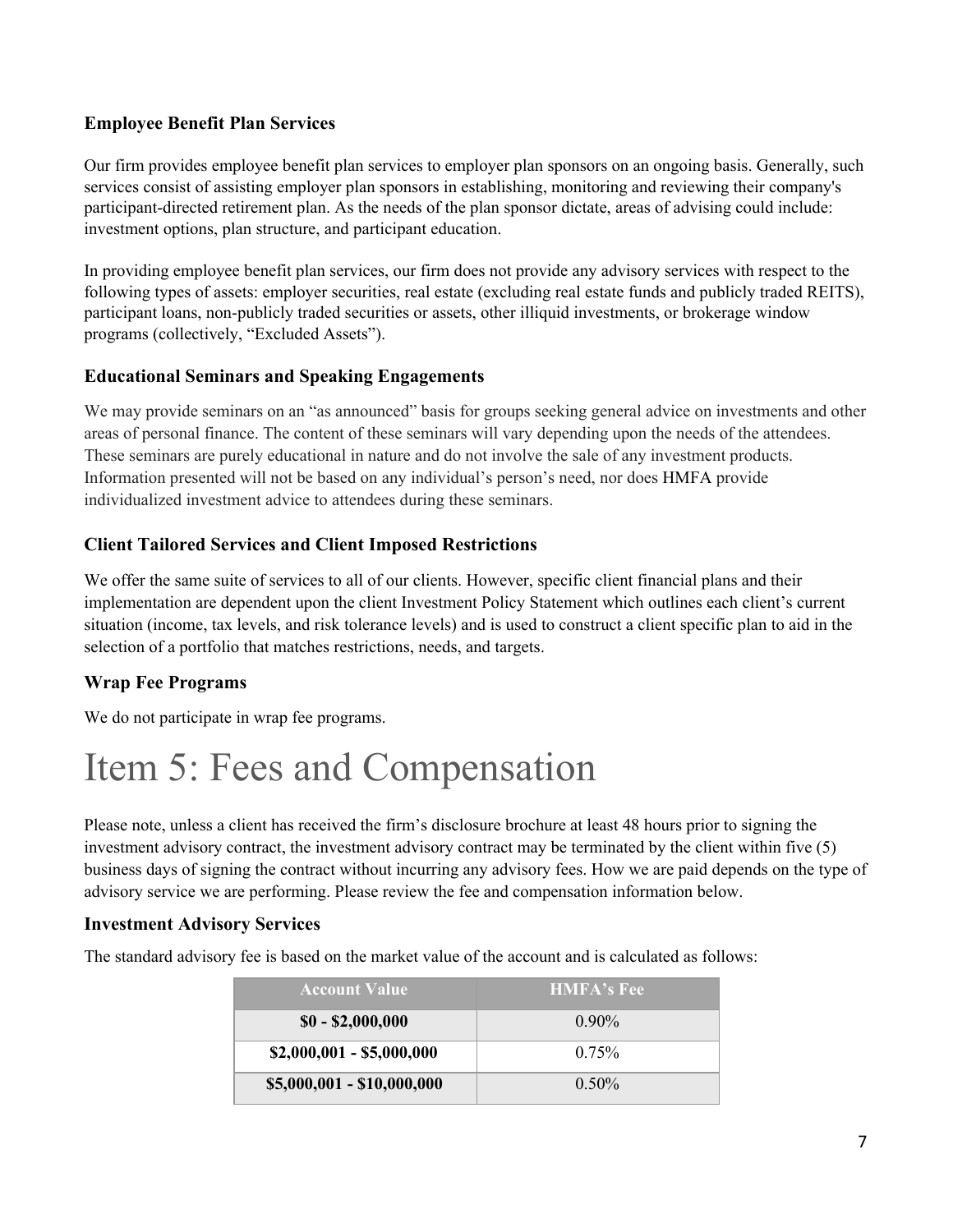| \$10,000,000 and Above |  |
|------------------------|--|
|                        |  |

The annual fees are negotiable, pro-rated and paid in arrears on a quarterly basis. The advisory fee is a tiered fee and is calculated by assessing the percentage rates using the predefined levels of assets as shown in the above chart and applying the fee to the account value as of the last business day of the quarter, resulting in a combined weighted fee.

When an Outside Manager is used, the Outside Manager will debit the Client's account for both the Outside Manager's fee, and HMFA's advisory fee, and will remit HMFA's fee to HMFA. Please note, the above fee schedule does not include the Outside Manager's fee. No increase in the annual fee shall be effective without agreement from the Client by signing a new agreement or amendment to their current advisory agreement.

Accounts initiated or terminated during a calendar quarter will be charged a pro-rated fee based on the amount of time remaining in the billing period. An account may be terminated with written notice at least 30 calendar days in advance. Since fees are paid in arrears, no refund will be needed upon termination of the account.

#### **Comprehensive Financial Planning**

Comprehensive Financial Planning consists of an upfront charge of \$1,000-\$10,000 depending on the complexity and needs of the client, and an ongoing fee that is paid monthly, in advance, at the rate of \$100-\$5,000, per month, depending on the complexity and needs of the client. The fee may be negotiable in certain cases. Fees for this service may be paid by electronic funds transfer or check. This service may be terminated with 30 days' notice. Upon termination of any account, the fee will be prorated and any unearned fee will be refunded to the client.

The upfront portion of the Comprehensive Financial Planning fee is for client onboarding, data gathering, and setting the basis for the financial plan. This work will commence immediately after the fee is paid, and will be completed within the first 30 days of the date the fee is paid. Therefore, the upfront portion of the fee will not be paid more than 6 months in advance.

#### **Financial Planning Fixed Fee**

Financial Planning will generally be offered on a fixed fee basis. The fixed fee will be agreed upon before the start of any work. The fixed fee can range between \$1,000.00 and \$15,000.00. The fee is negotiable. If a fixed fee program is chosen, half of the fee is due at the beginning of the process and the remainder is due at completion of work, however, HMFA will not bill an amount above \$500.00 more than 6 months in advance. Fees for this service may be paid by electronic funds transfer or check. Upon termination, the half of the fee that is due up front will be non-refundable, and no further fees will be charged.

#### **Educational Seminars/Speaking engagements**

Seminars are offered to organizations and the public on a variety of financial topics. Fees range from free to \$100,000 per seminar or free to \$10,000 per participant. Half of the fees are due prior to the engagement, and the other half are to be paid the day of, no later than the conclusion of the Seminar. The fee range is based on the content, amount of research conducted, number of hours of preparation needed, and the number of attendees. In the event of inclement weather or a flight cancellation, the Speaker shall make all reasonable attempts to make alternative travel arrangements to arrive in time for the presentation. If travel proves impossible, or the event is otherwise canceled, the Speaker's fee is waived, but the Client will still be responsible for reimbursement of any non-refundable travel expenses already incurred.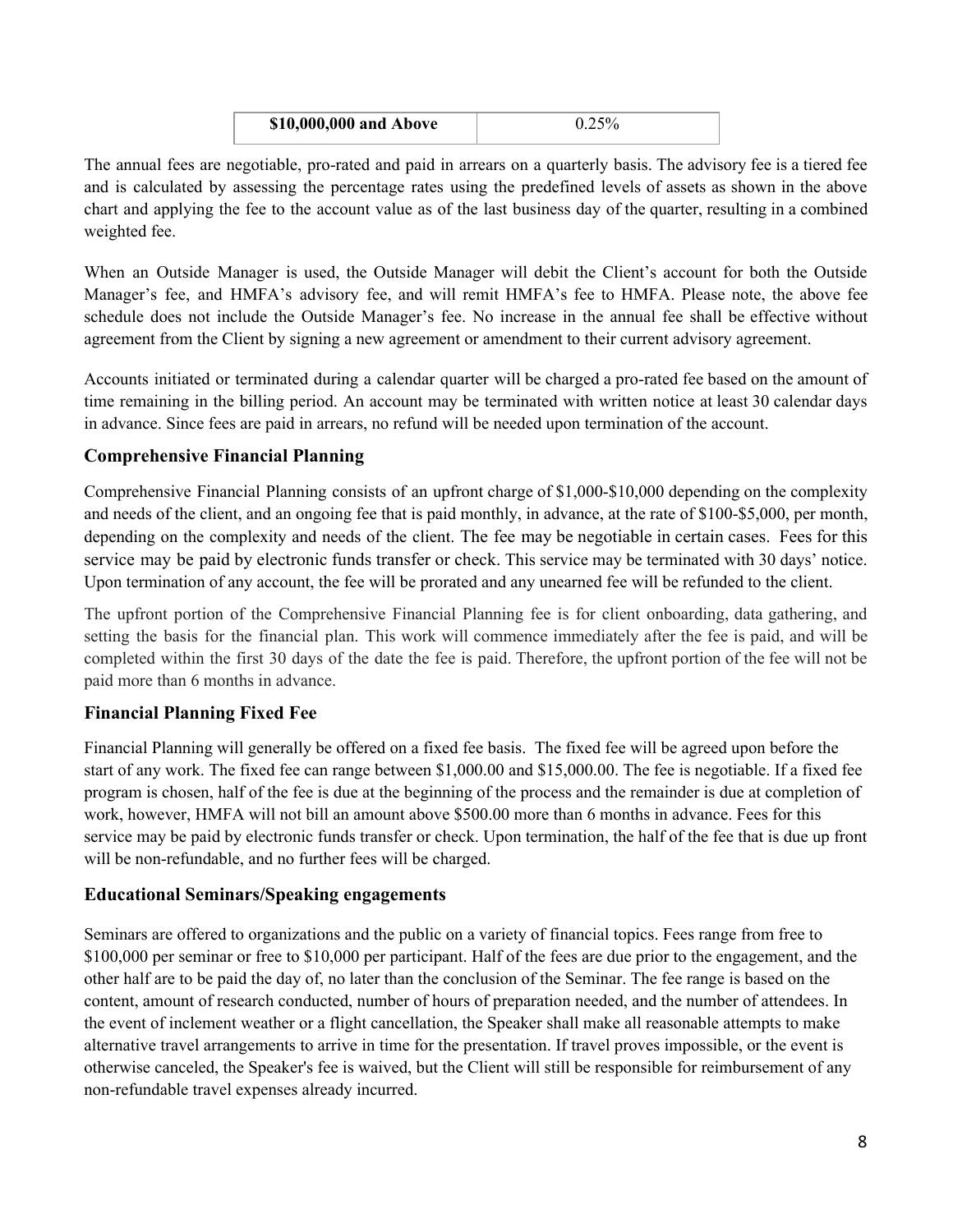Online virtual financial planning and coaching classes will be made available in a group setting. This will allow for individuals to learn more about the financial planning considerations and allow for a more do-it-yourself (DIY) approach based on the topics covered. Classes will vary in content and length. Pre-payment for all virtual classes will be required and fees will be established within the ranges provided above.

Destination conferences will allow small groups a hands on experience with the financial planning and financial coaching process. Clients will be provided one on one and group time at the destination conferences and experiences will be included in the package for the retreat. Details will vary by package and destination conference. Conferences will vary in content and length. Pre-payment for all conferences will be required and fees will be established within the ranges provided above.

In the event that the Client decides to cancel or change the date of the event for any reason besides weather or similar unforeseen causes, the Client will still be responsible for reimbursement of any non-refundable travel expenses already incurred, and will provide payment for 25% of the Speaker's fee if the cancellation occurs within 30 days of the event. In the event that the Speaker must cancel due to health or similar unforeseen circumstances, the Speaker will make all attempts to find a reasonable alternative engagement date and will absorb any incremental additional costs for obtaining alternative travel arrangements. If an alternative date cannot be obtained, the Client will not be responsible for any travel costs already incurred by the Speaker or any portion of the Speaker's fee.

#### **A La Carte Services**

In the event a client does not desire to engage in comprehensive financial planning services, specialty projects can be tailored to fit the individual client's needs. The fee for special projects that do not fall into the scope of a separate category will be based on an hourly rate of \$300 per hour. In addition, clients may also engage to have a debt repayment plan, spending plan/budget, or investment allocation starting at a minimum 3 hour minimum for a cost of \$900 and increasing based on the number of hours to complete the project.

#### **Speaking Engagements**

Abel Soares III is a public speaker. Generally, fees for his speaking engagements range from free to \$15,000 plus travel expenses, depending on sponsor, date, location, and program requested. For all speeches, 50% of the balance is due before the event and the remaining balance due at the conclusion of the event. Half of the fees are due prior to the engagement, and the other half are to be paid the day of, no later than the conclusion of the Seminar. The fee range is based on the content, amount of research conducted, number of hours of preparation needed, and the number of attendees. The content is based on topics that are currently relevant in the financial planning environment.

In the event of inclement weather or a flight cancellation, the Speaker shall make all reasonable attempts to make alternative travel arrangements to arrive in time for the presentation. If travel proves impossible, or the event is otherwise canceled, the Speaker's fee is waived, but the Client will still be responsible for reimbursement of any non-refundable travel expenses already incurred. In the event that the Client decides to cancel or change the date of the event for any reason besides weather or similar unforeseen causes, the Client will still be responsible for reimbursement of any non-refundable travel expenses already incurred, and will provide payment for 25% of the Speaker's fee if the cancellation occurs within 30 days of the event. In the event that the Speaker must cancel due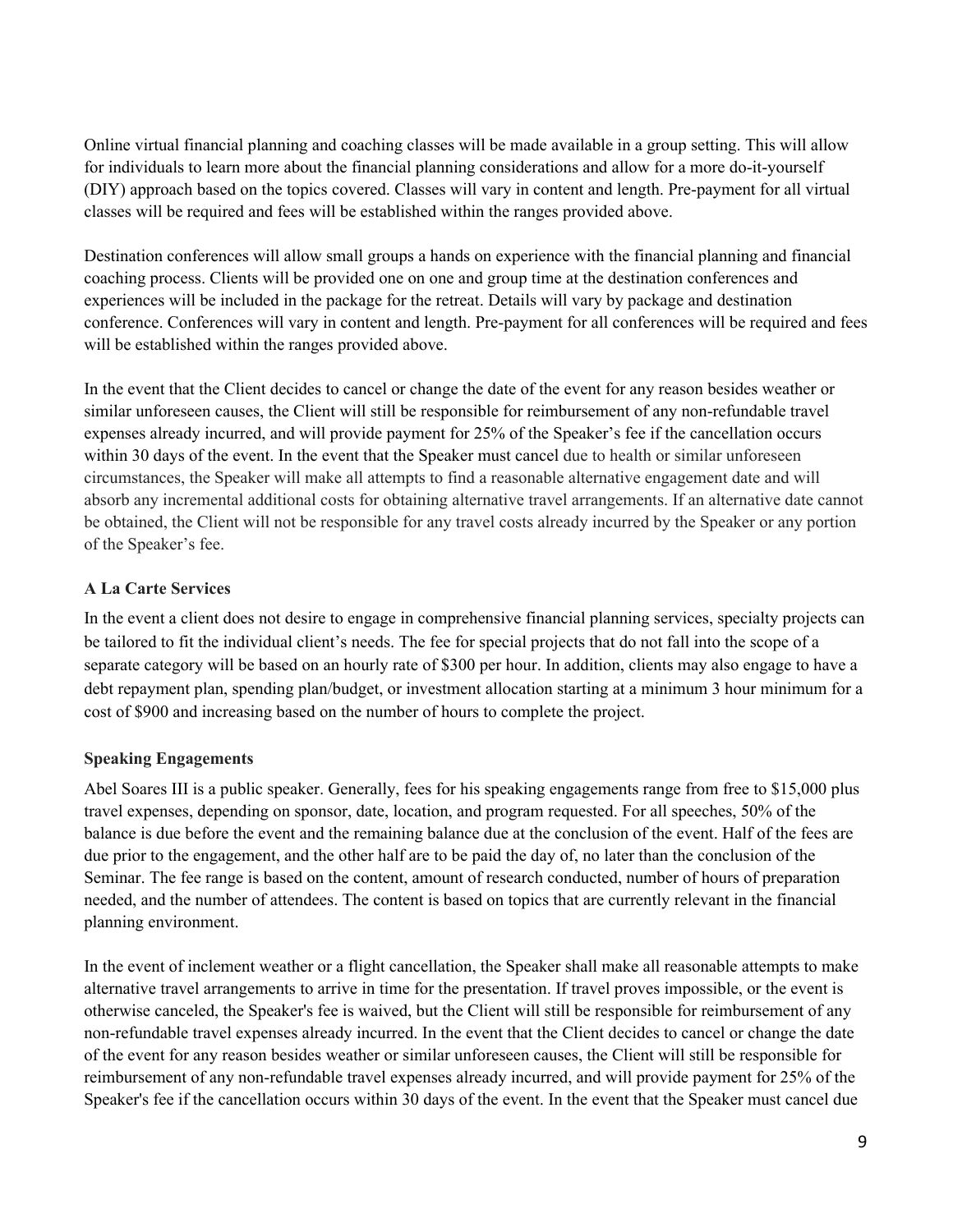to health or similar unforeseen circumstances, the Speaker will make all attempts to find a reasonable alternative engagement date and will absorb any incremental additional costs for obtaining alternative travel arrangements. If an alternative date cannot be obtained, the Client will not be responsible for any travel costs already incurred by the Speaker or any portion of the Speaker's fee.

Educational Seminars and Speaking Engagements may be provided pro-bono at HMFA's discretion.

#### **Employee Benefit Plan Services**

| <b>Account Value</b>       | <b>HMFA's Fee</b> |
|----------------------------|-------------------|
| $$0 - $2,000,000$          | $1.00\%$          |
| $$2,000,001 - $5,000,000$  | $0.75\%$          |
| \$5,000,001 - \$10,000,000 | $0.50\%$          |
| \$10,000,000 and Above     | $0.25\%$          |

HMFA will be compensated for Employee Benefit Plan services according to the value of plan assets not to exceed 1.00% of total plan assets. This does not include fees to other parties, such as RecordKeepers, Custodians, or Third-Party-Administrators. Fees for this service are either paid directly by the plan sponsor or deducted directly from the plan assets by the Custodian on a quarterly basis, and HMFA's fee is remitted to HMFA. HMFA will provide education to participants at the rate of \$300 per hour if this is the only service retained by the employer.

#### **Other Types of Fees and Expenses**

When implementing an investment recommendation, the client may incur additional fees such as brokerage commissions, transaction fees, and other related costs and expenses. Clients may incur certain charges imposed by broker-dealers, and other third parties such as custodial fees, deferred sales charges, odd-lot differentials, transfer taxes, wire transfer and electronic fund fees, and other fees and taxes on brokerage accounts and securities transactions. Mutual fund and exchange traded funds also charge internal management fees, which are disclosed in a fund's prospectus. Such charges, fees, and commissions are exclusive of and in addition to our fee, and we shall not receive any portion of these commissions, fees, and costs.

Item 12 further describes the factors that we consider in selecting or recommending broker-dealers for client's transactions and determining the reasonableness of their compensation (e.g., commissions).

We do not accept compensation for the sale of securities or other investment products including asset-based sales charges or service fees from the sale of mutual funds.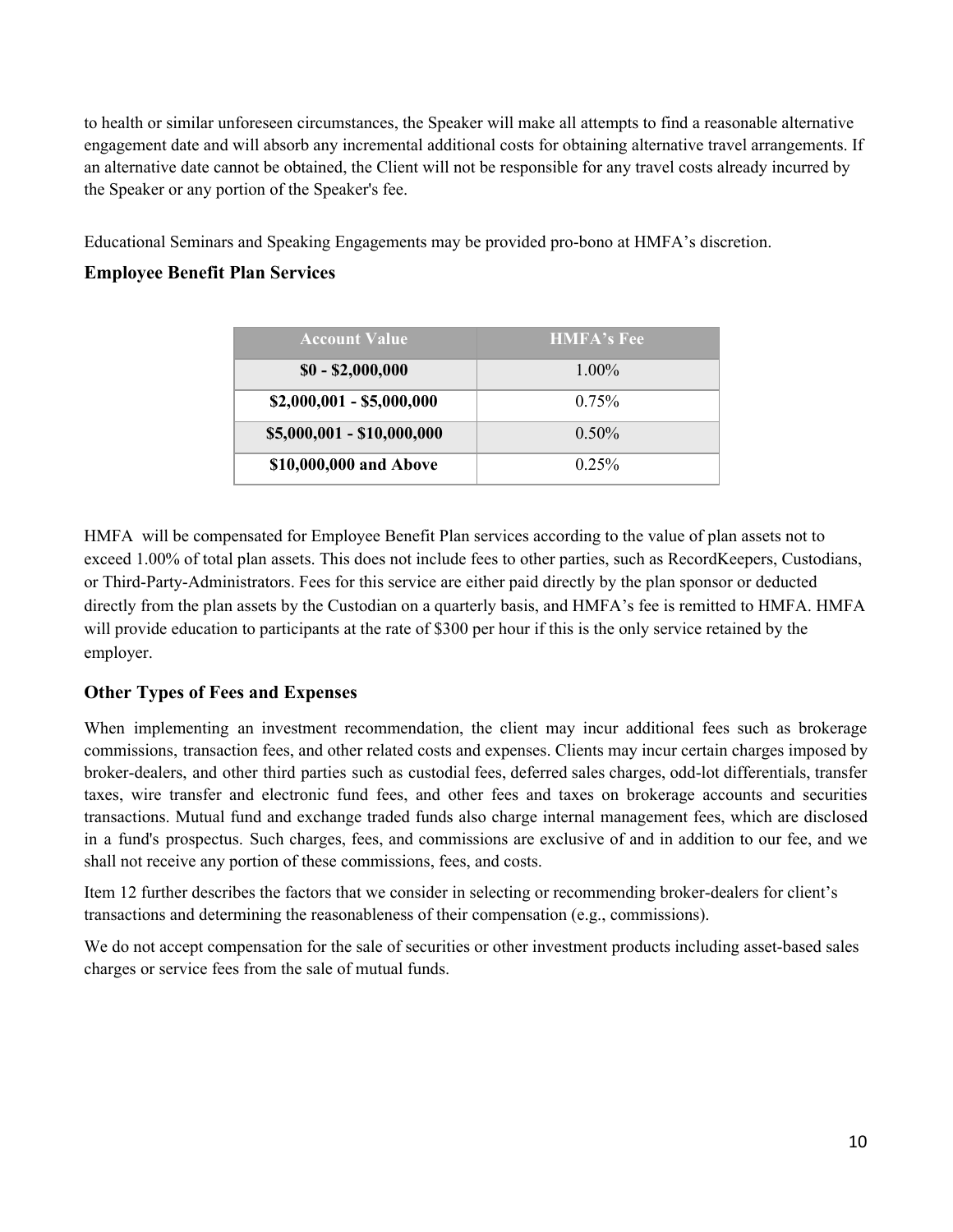# <span id="page-10-0"></span>Item 6: Performance-Based Fees and Side-By-Side Management

We do not offer performance-based fees and do not engage in side-by-side management.

## <span id="page-10-1"></span>Item 7: Types of Clients

We provide financial planning and portfolio management services to individuals, high net-worth individuals, and corporations or other businesses.

For investment advisory advisory services, our minimum account size requirement is \$100,000.

## <span id="page-10-2"></span>Item 8: Methods of Analysis, Investment Strategies and Risk of Loss

When clients have us complete an Investment Analysis (described in Item 4 of this brochure) as part of their financial plan, our primary methods of investment analysis are fundamental, technical, cyclical and charting analysis.

**Fundamental analysis** involves analyzing individual companies and their industry groups, such as a company's financial statements, details regarding the company's product line, the experience, and expertise of the company's management, and the outlook for the company's industry. The resulting data is used to measure the true value of the company's stock compared to the current market value. The risk of fundamental analysis is that information obtained may be incorrect and the analysis may not provide an accurate estimate of earnings, which may be the basis for a stock's value. If securities prices adjust rapidly to new information, utilizing fundamental analysis may not result in favorable performance.

**Technical analysis** involves using chart patterns, momentum, volume, and relative strength in an effort to pick sectors that may outperform market indices. However, there is no assurance of accurate forecasts or that trends will develop in the markets we follow. In the past, there have been periods without discernible trends and similar periods will presumably occur in the future. Even where major trends develop, outside factors like government intervention could potentially shorten them.

Furthermore, one limitation of technical analysis is that it requires price movement data, which can translate into price trends sufficient to dictate a market entry or exit decision. In a trendless or erratic market, a technical method may fail to identify trends requiring action. In addition, technical methods may overreact to minor price movements, establishing positions contrary to overall price trends, which may result in losses. Finally, a technical trading method may underperform other trading methods when fundamental factors dominate price moves within a given market.

**Cyclical analysis** is a type of technical analysis that involves evaluating recurring price patterns and trends based upon business cycles. Economic/business cycles may not be predictable and may have many fluctuations between long-term expansions and contractions. The lengths of economic cycles may be difficult to predict with accuracy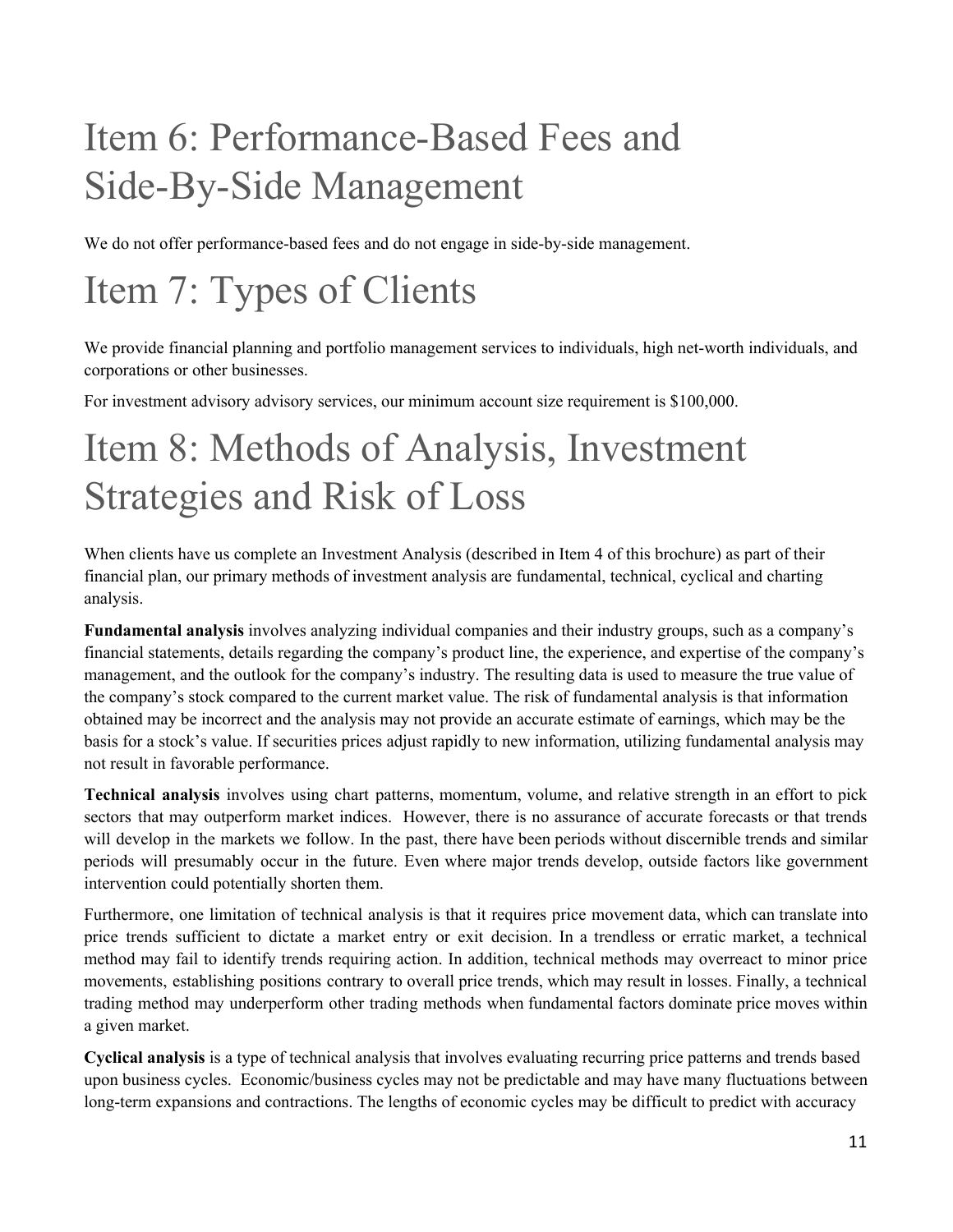and therefore the risk of cyclical analysis is the difficulty in predicting economic trends and consequently the changing value of securities that would be affected by these changing trends.

**Charting analysis** involves the gathering and processing of price and volume information for a particular security. This price and volume information is analyzed using mathematical equations. The resulting data is then applied to graphing charts, which is used to predict future price movements based on price patterns and trends. Charts may not accurately predict future price movements. Current prices of securities may not reflect all information about the security and day-to-day changes in market prices of securities may follow random patterns and may not be predictable with any reliable degree of accuracy.

**Use of Outside Managers:** We refer clients to third-party investment advisers ("outside managers"). Our analysis of outside managers involves the examination of the experience, expertise, investment philosophies, and past performance of the outside managers in an attempt to determine if that manager has demonstrated an ability to invest over a period of time and in different economic conditions. We monitor the manager's underlying holdings, strategies, concentrations, and leverage as part of our overall periodic risk assessment. Additionally, as part of our due-diligence process, we survey the manager's compliance and business enterprise risks. A risk of investing with an outside manager who has been successful in the past is that he/she may not be able to replicate that success in the future. In addition, as we do not control the underlying investments in an outside manager's portfolio. There is also a risk that a manager may deviate from the stated investment mandate or strategy of the portfolio, making it a less suitable investment for our clients. Moreover, as we do not control the manager's daily business and compliance operations, we may be unaware of the lack of internal controls necessary to prevent business, regulatory or reputational deficiencies.

#### **Passive Investment Philosophy**

We primarily practice passive investment philosophy. Passive investing involves building portfolios that are comprised of various distinct asset classes. The asset classes are weighted in a manner to achieve the desired relationship between correlation, risk, and return. Funds that passively capture the returns of the desired asset classes are placed in the portfolio. The funds that are used to build passive portfolios are typically index mutual funds or exchange traded funds.

Passive investment philosophy is characterized by low portfolio expenses (i.e. the funds inside the portfolio have low internal costs), minimal trading costs (due to infrequent trading activity), and relative tax efficiency (because the funds inside the portfolio are tax efficient and turnover inside the portfolio is minimal).

In contrast, active management involves a single manager or managers who employ some method, strategy or technique to construct a portfolio that is intended to generate returns that are greater than the broader market or a designated benchmark. Academic research indicates most active managers underperform the market.

#### **Material Risks Involved**

All investing strategies we offer involve risk and may result in a loss of your original investment which you **should be prepared to bear.** Many of these risks apply equally to stocks, bonds, commodities and any other investment or security. Material risks associated with our investment strategies are listed below.

**Market Risk:** Market risk involves the possibility that an investment's current market value will fall because of a general market decline, reducing the value of the investment regardless of the operational success of the issuer's operations or its financial condition.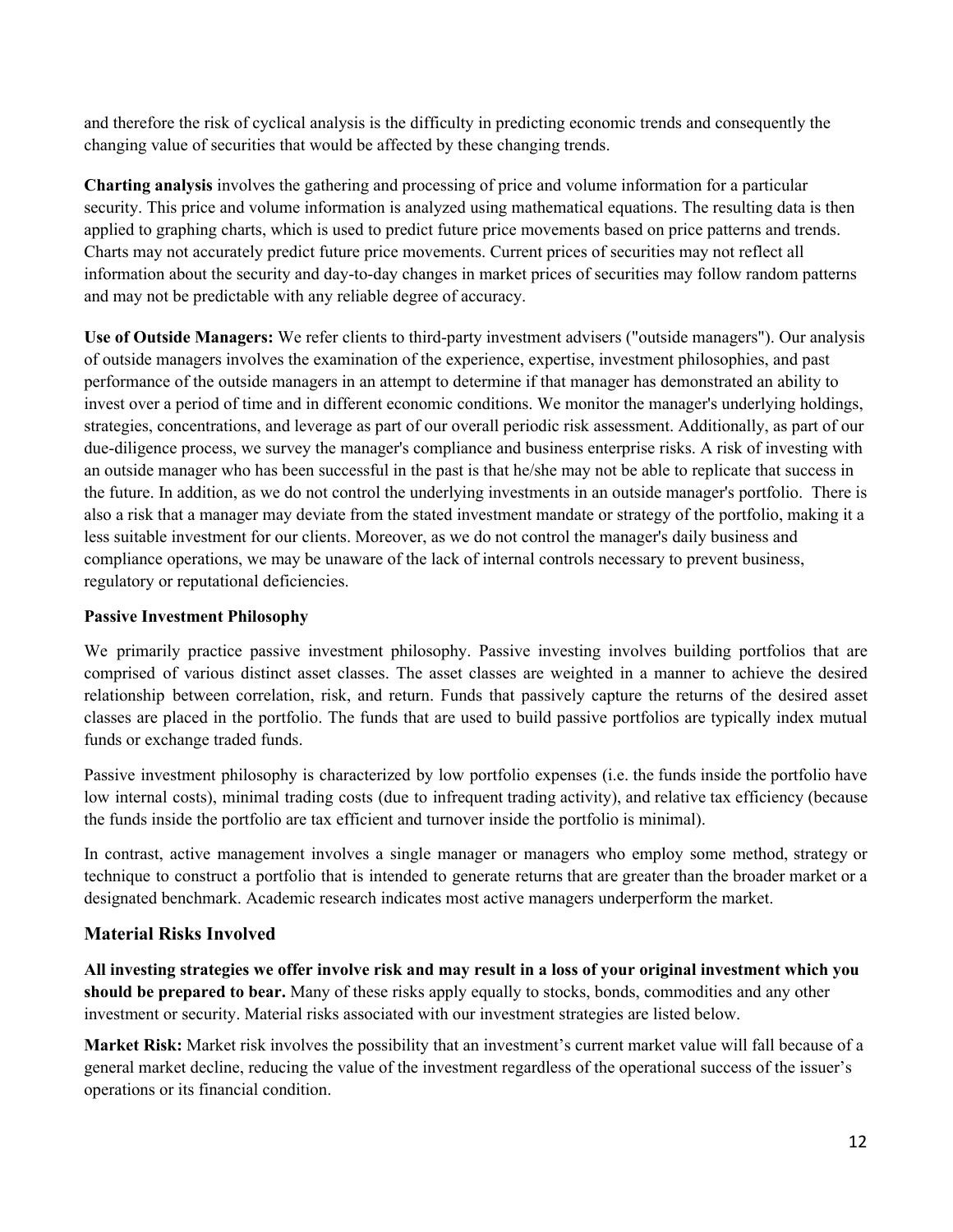**Strategy Risk:** The Adviser's investment strategies and/or investment techniques may not work as intended.

**Small and Medium Cap Company Risk:** Securities of companies with small and medium market capitalizations are often more volatile and less liquid than investments in larger companies. Small and medium cap companies may face a greater risk of business failure, which could increase the volatility of the client's portfolio.

**Turnover Risk:** At times, the strategy may have a portfolio turnover rate that is higher than other strategies. A high portfolio turnover would result in correspondingly greater brokerage commission expenses and may result in the distribution of additional capital gains for tax purposes. These factors may negatively affect the account's performance.

**Limited markets:** Certain securities may be less liquid (harder to sell or buy) and their prices may at times be more volatile than at other times. Under certain market conditions we may be unable to sell or liquidate investments at prices we consider reasonable or favorable or find buyers at any price.

**Concentration Risk:** Certain investment strategies focus on particular asset-classes, industries, sectors or types of investment. From time to time, these strategies may be subject to greater risks of adverse developments in such areas of focus than a strategy that is more broadly diversified across a wider variety of investments.

**Interest Rate Risk:** Bond (fixed income) prices generally fall when interest rates rise, and the value may fall below par value or the principal investment. The opposite is also generally true: bond prices generally rise when interest rates fall. In general, fixed income securities with longer maturities are more sensitive to these price changes. Most other investments are also sensitive to the level and direction of interest rates.

**Legal or Legislative Risk**: Legislative changes or Court rulings may impact the value of investments, or the securities' claim on the issuer's assets and finances.

**Inflation**: Inflation may erode the buying power of your investment portfolio, even if the dollar value of your investments remains the same.

#### **Risks Associated with Securities**

Apart from the general risks outlined above which apply to all types of investments, specific securities may have other risks.

**Common stocks** may go up and down in price quite dramatically, and in the event of an issuer's bankruptcy or restructuring could lose all value. A slower-growth or recessionary economic environment could have an adverse effect on the price of all stocks.

**Corporate Bonds** are debt securities to borrow money. Generally, issuers pay investors periodic interest and repay the amount borrowed either periodically during the life of the security and/or at maturity. Alternatively, investors can purchase other debt securities, such as zero coupon bonds, which do not pay current interest, but rather are priced at a discount from their face values and their values accrete over time to face value at maturity. The market prices of debt securities fluctuate depending on factors such as interest rates, credit quality, and maturity. In general, market prices of debt securities decline when interest rates rise and increase when interest rates fall. The longer the time to a bond's maturity, the greater its interest rate risk.

**Municipal Bonds** are debt obligations generally issued to obtain funds for various public purposes, including the construction of public facilities. Municipal bonds pay a lower rate of return than most other types of bonds. However, because of a municipal bond's tax-favored status, investors should compare the relative after-tax return to the after-tax return of other bonds, depending on the investor's tax bracket. Investing in municipal bonds carries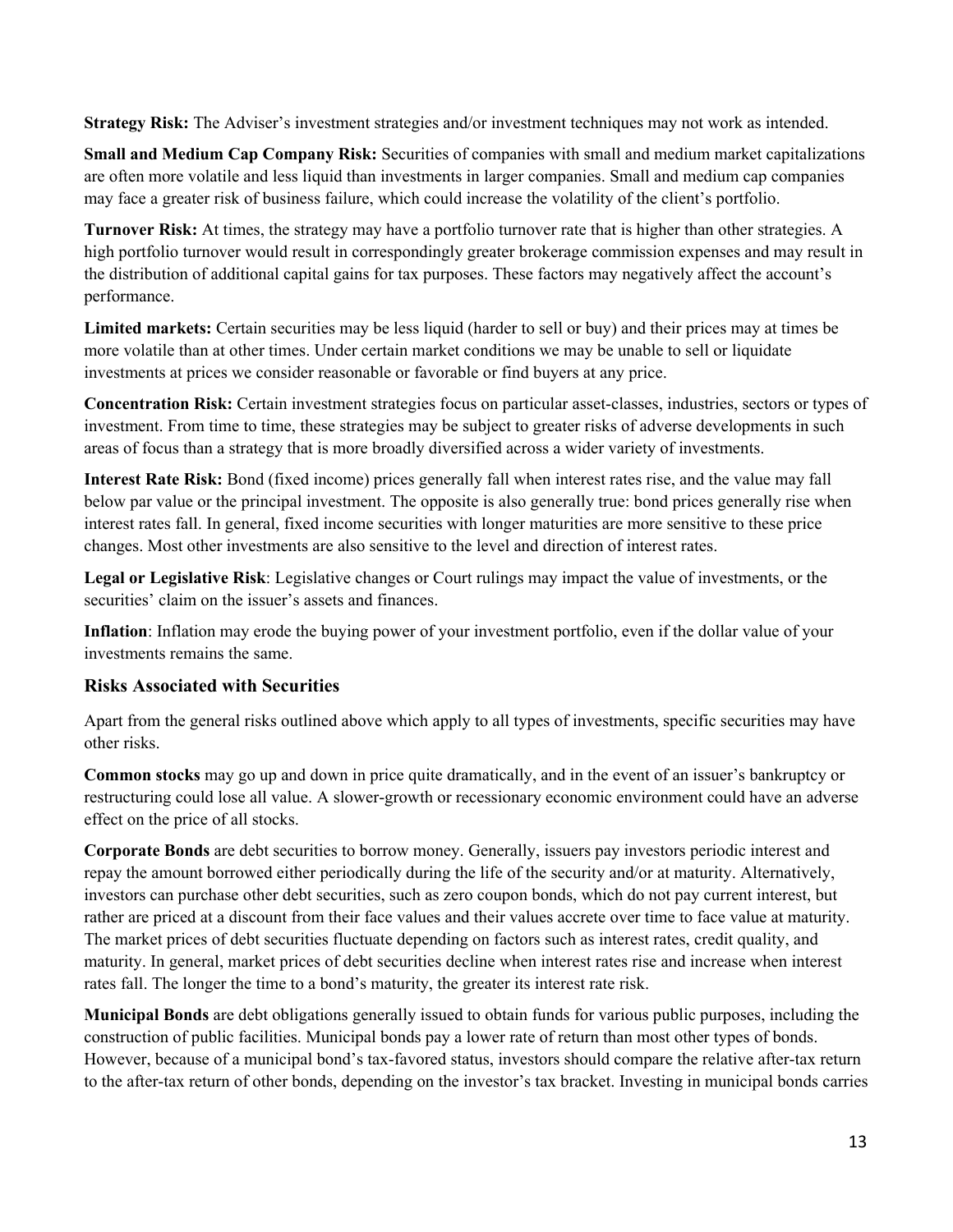the same general risks as investing in bonds in general. Those risks include interest rate risk, reinvestment risk, inflation risk, market risk, call or redemption risk, credit risk, and liquidity and valuation risk.

**Exchange Traded Funds** prices may vary significantly from the Net Asset Value due to market conditions. Certain Exchange Traded Funds may not track underlying benchmarks as expected. ETFs are also subject to the following risks: (i) an ETF's shares may trade at a market price that is above or below their net asset value; (ii) the ETF may employ an investment strategy that utilizes high leverage ratios; or (iii) trading of an ETF's shares may be halted if the listing exchange's officials deem such action appropriate, the shares are de-listed from the exchange, or the activation of market-wide "circuit breakers" (which are tied to large decreases in stock prices) halts stock trading generally. The Adviser has no control over the risks taken by the underlying funds in which client's invest.

**Investment Companies Risk**. When a client invests in open-end mutual funds or ETFs, the client indirectly bears its proportionate share of any fees and expenses payable directly by those funds. Therefore, the client will incur higher expenses, many of which may be duplicative. In addition, the client's overall portfolio may be affected by losses of an underlying fund and the level of risk arising from the investment practices of an underlying fund (such as the use of derivatives).

# Item 9: Disciplinary Information

### **Criminal or Civil Actions**

HMFA and its management have not been involved in any criminal or civil action.

#### **Administrative Enforcement Proceedings**

HMFA and its management have not been involved in administrative enforcement proceedings.

### **Self-Regulatory Organization Enforcement Proceedings**

HMFA and its management have not been involved in legal or disciplinary events that are material to a client's or prospective client's evaluation of HMFA or the integrity of its management.

## <span id="page-13-0"></span>Item 10: Other Financial Industry Activities and Affiliations

No HMFA employee is registered, or have an application pending to register as a broker-dealer or a registered representative of a broker-dealer.

No HMFA employee is registered, or have an application pending to register, as a futures commission merchant, commodity pool operator or a commodity trading advisor.

HMFA does not have any related parties. As a result, we do not have a relationship with any related parties.

HMFA only receives compensation directly from clients. We do not receive compensation from any outside source. We do not have any conflicts of interest with any outside party.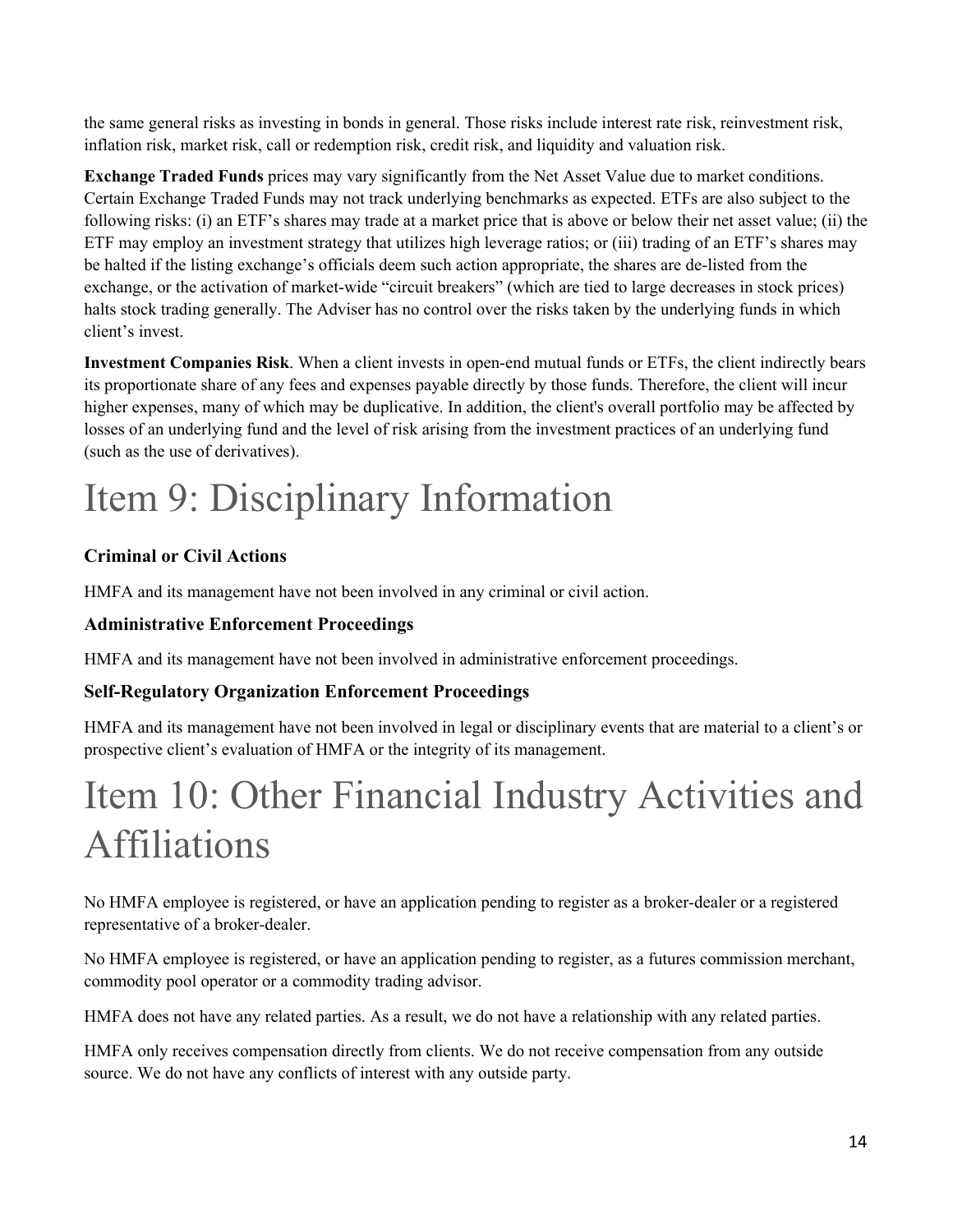# <span id="page-14-0"></span>Item 11: Code of Ethics, Participation or Interest in Client Transactions and Personal Trading

As a fiduciary, our firm and its associates have a duty of utmost good faith to act solely in the best interests of each client. Our clients entrust us with their funds and personal information, which in turn places a high standard on our conduct and integrity. Our fiduciary duty is a core aspect of our Code of Ethics and represents the expected basis of all of our dealings. The firm also adheres to the Code of Ethics and Professional Responsibility adopted by the CFP® Board of Standards Inc., and accepts the obligation not only to comply with the mandates and requirements of all applicable laws and regulations but also to take responsibility to act in an ethical and professionally responsible manner in all professional services and activities.

#### **Code of Ethics Description**

This code does not attempt to identify all possible conflicts of interest, and literal compliance with each of its specific provisions will not shield associated persons from liability for personal trading or other conduct that violates a fiduciary duty to advisory clients. A summary of the Code of Ethics' Principles is outlined below.

- Integrity Associated persons shall offer and provide professional services with integrity.
- Objectivity Associated persons shall be objective in providing professional services to clients.
- Competence Associated persons shall provide services to clients competently and maintain the necessary knowledge and skill to continue to do so in those areas in which they are engaged.
- Fairness Associated persons shall perform professional services in a manner that is fair and reasonable to clients, principals, partners, and employers, and shall disclose conflict(s) of interest in providing such services.
- Confidentiality Associated persons shall not disclose confidential client information without the specific consent of the client unless in response to proper legal process, or as required by law.
- Professionalism Associated persons' conduct in all matter shall reflect the credit of the profession.
- Diligence Associated persons shall act diligently in providing professional services.

We periodically review and amend our Code of Ethics to ensure that it remains current, and we require all firm access persons to attest to their understanding of and adherence to the Code of Ethics at least annually. Our firm will provide a copy of its Code of Ethics to any client or prospective client upon request.

#### **Investment Recommendations Involving a Material Financial Interest and Conflicts of Interest**

Neither our firm, its associates or any related person is authorized to recommend to a client or effect a transaction for a client, involving any security in which our firm or a related person has a material financial interest, such as in the capacity as an underwriter, adviser to the issuer, etc.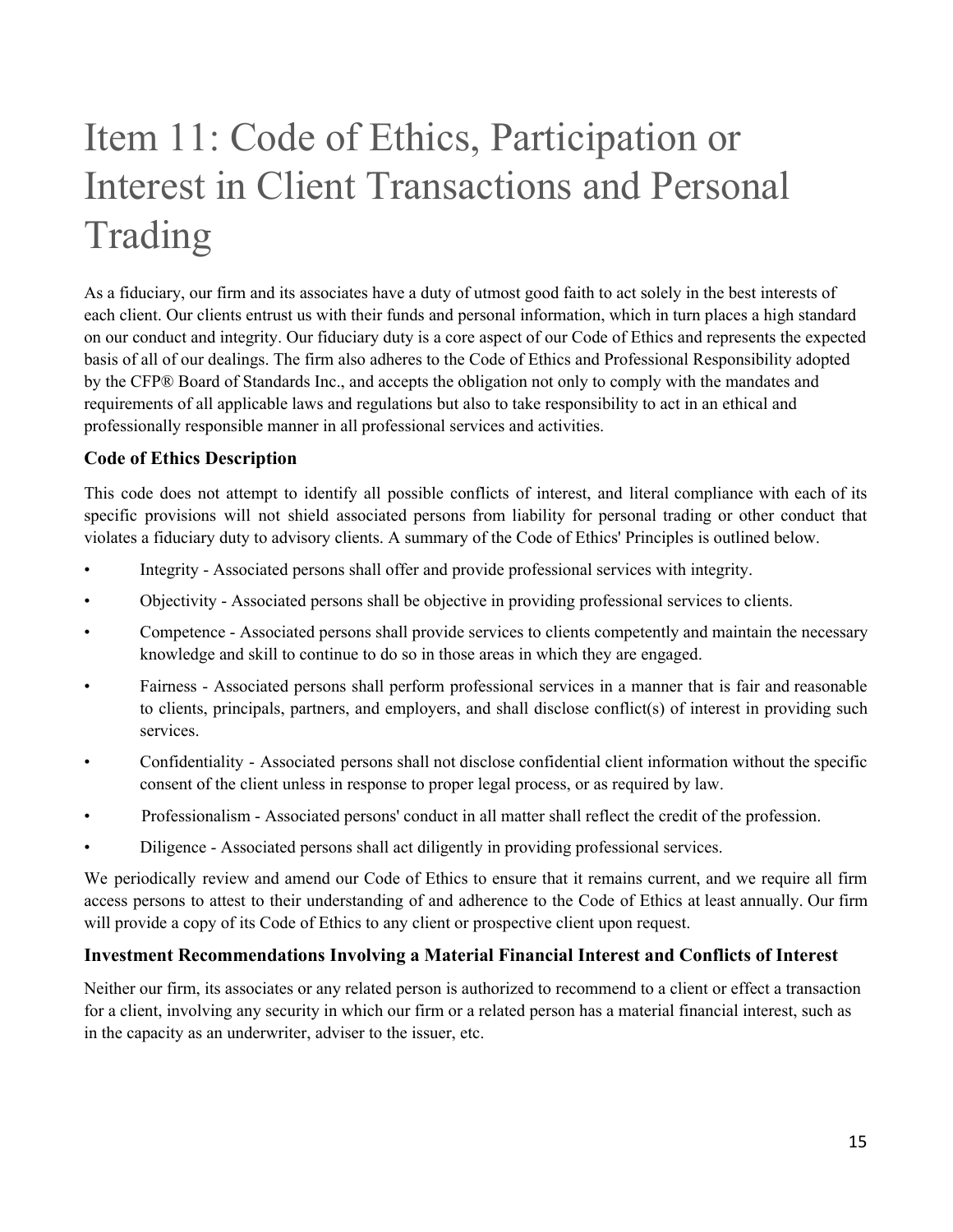#### **Advisory Firm Purchase of Same Securities Recommended to Clients and Conflicts of Interest**

Our firm and its "related persons" do not invest in the same securities, or related securities, e.g., warrants, options or futures, which we recommend to clients.

#### **Trading Securities At/Around the Same Time as Client's Securities**

Because our firm and its "related persons" do not invest in the same securities, or related securities, e.g., warrants, options or futures, which we recommend to clients, we do not trade in securities at or around the same time as clients.

## <span id="page-15-0"></span>Item 12: Brokerage Practices

#### **Factors Used to Select Custodians and/or Broker-Dealers**

Hui Malama Financial Advisors, LLC does not have any affiliation with Broker-Dealers. Specific custodian recommendations are made to the client based on their need for such services. We recommend custodians based on the reputation and services provided by the firm.

#### **1. Research and Other Soft-Dollar Benefits**

We currently receive soft dollar benefits by nature of our relationship with MTG, LLC dba Betterment Securities ("Betterment Securities").

#### **2. Brokerage for Client Referrals**

We receive no referrals from a broker-dealer or third party in exchange for using that broker-dealer or third party.

#### **3. Clients Directing Which Broker/Dealer/Custodian to Use**

As a fee only financial planner who does not offer Investment Management Services, we do not have a concern over which broker-dealers a client may choose in order to implement our investment recommendations.

### **The Custodian and Brokers We Use (Betterment)**

HMFA does not maintain custody of your assets that we manage, although we may be deemed to have custody of your assets if you give us the authority to withdraw advisory fees from your account (see Item 15—Custody, below). Your assets must be maintained in an account at a "qualified custodian," generally a broker-dealer or bank. We may recommend that our Clients use MTG, LLC dba Betterment Securities ("Betterment Securities"), a registered broker-dealer, member SIPC, as the qualified custodian. We are independently owned and operated and are not affiliated with Betterment Securities. Betterment Securities will hold your assets in a brokerage account and buy and sell securities when we and/or you instruct them to. While we may recommend that you use Betterment Securities as custodian/broker, you will decide whether to do so and will open your account with Betterment Securities by entering into an account agreement directly with them. We do not open the account for you, although we may assist you in doing so. If you do not wish to place your assets with Betterment Securities, then we cannot manage your account on Betterment For Advisors (defined below).

### **Your Brokerage and Custody Costs**

For our Clients' accounts that Betterment Securities maintains, Betterment Securities generally does not charge you separately for custody services but is compensated as part of the Betterment For Advisors (defined below)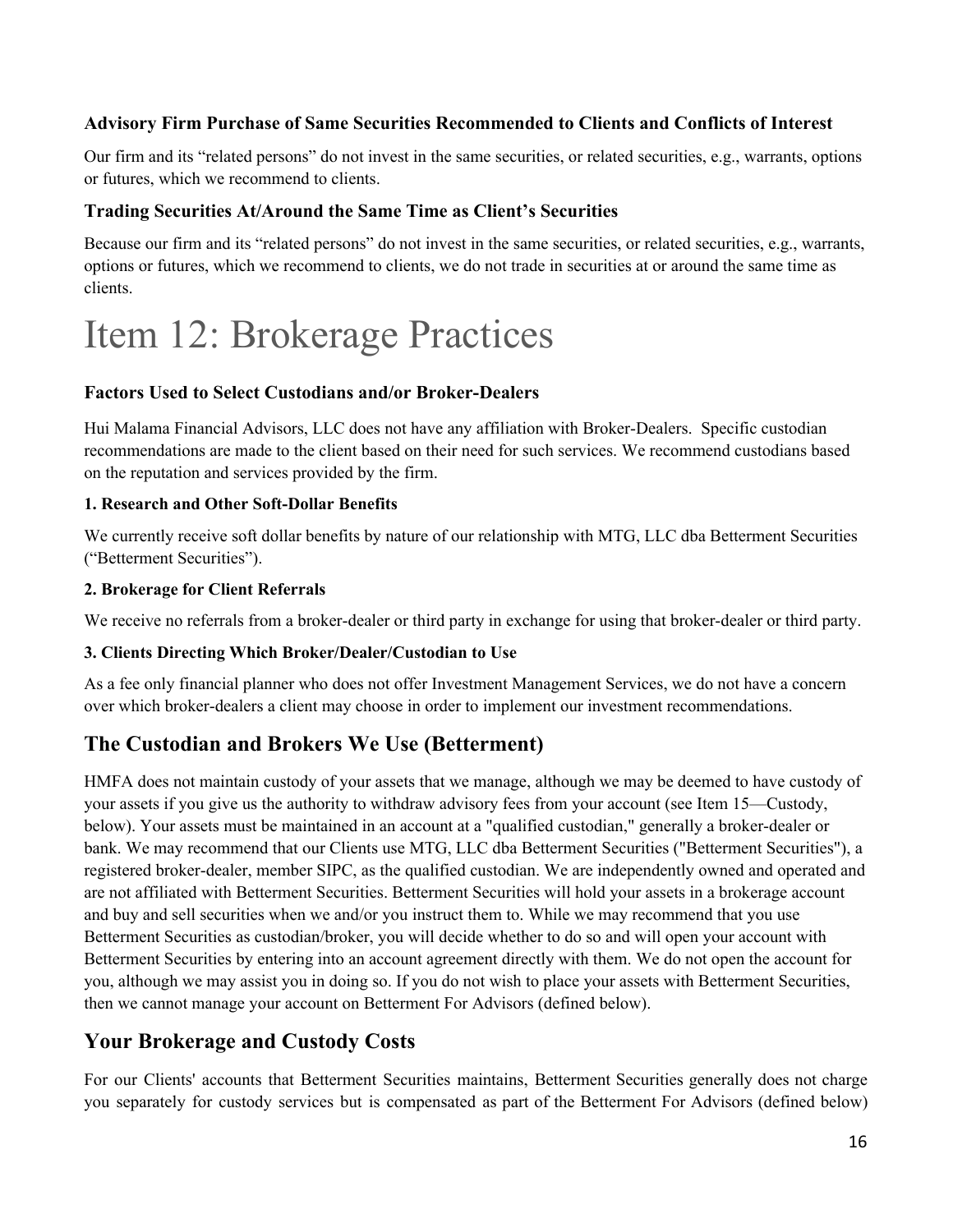platform fee, which is a percentage of the dollar amount of assets in the account in lieu of commissions. We have determined that having Betterment Securities execute trades is consistent with our duty to seek "best execution" of your trades. Best execution means the most favorable terms for a transaction based on all relevant factors.

### **Services Available to Us via Betterment For Advisors**

Betterment Securities serves as broker-dealer to Betterment For Advisors, an investment and advice platform serving independent investment advisory firms like us ("Betterment For Advisors"). Betterment For Advisors also makes available various support services which may not be available to Betterment's retail customers. Some of those services help us manage or administer our Clients' accounts, while others help us manage and grow our business. Betterment For Advisors' support services are generally available on an unsolicited basis (we don't have to request them) and at no charge to us. Following is a more detailed description of Betterment For Advisors' support services:

- 1. SERVICES THAT BENEFIT YOU. Betterment For Advisors includes access to a range of investment products, execution of securities transactions, and custody of Client assets through Betterment Securities. Betterment Securities' services described in this paragraph generally benefit you and your account.
- 2. SERVICES THAT MAY NOT DIRECTLY BENEFIT YOU. Betterment For Advisors also makes available to us other products and services that benefit us, but may not directly benefit you or your account. These products and services assist us in managing and administering our Clients' accounts, such as software and technology that may:
	- a. Assist with back-office functions, recordkeeping, and Client reporting of our Clients' accounts.
	- b. Provide access to Client account data (such as duplicate trade confirmations and account statements).
	- c. Provide pricing and other market data.
	- d. Assist with back-office functions, recordkeeping, and Client reporting.
- 3. SERVICES THAT GENERALLY BENEFIT ONLY US. By using Betterment For Advisors, we will be offered other services intended to help us manage and further develop our business enterprise. These services include:
	- a. Educational conferences and events.
	- b. Consulting on technology, compliance, legal, and business needs.
	- c. Publications and conferences on practice management and business succession.

### **Our Interest in Betterment Securities' Services**

The availability of these services from Betterment For Advisors benefits us because we do not have to produce or purchase them. In addition, we don't have to pay for Betterment Securities' services. These services may be contingent upon us committing a certain amount of business to Betterment Securities in assets in custody. We may have an incentive to recommend that you maintain your account with Betterment Securities, based on our interest in receiving Betterment For Advisors and Betterment Securities' services that benefit our business rather than based on your interest in receiving the best value in custody services and the most favorable execution of your transactions. This is a potential conflict of interest. We believe, however, that our selection of Betterment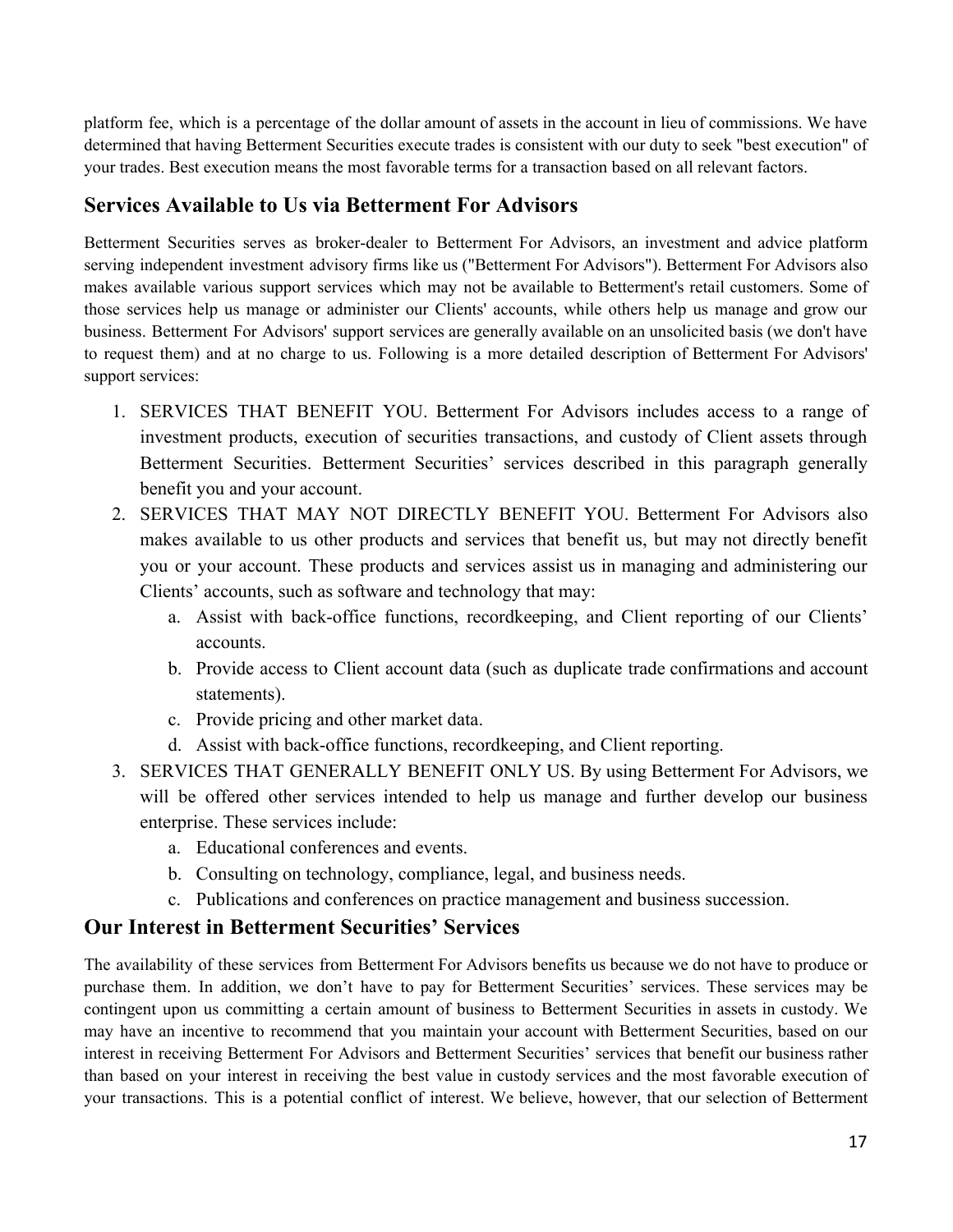Securities as custodian and broker is in the best interests of our Clients. Our selection is primarily supported by the scope, quality, and price of Betterment Securities' services and not Betterment For Advisors and Betterment Securities' services that benefit only us.

### **Aggregating (Block) Trading for Multiple Client Accounts**

Outside Managers used by HMFA may block Client trades at their discretion. Their specific practices are further discussed in their ADV Part 2A, Item 12.

## <span id="page-17-0"></span>Item 13: Review of Accounts

Abel Soares III, CEO and CCO of HMFA, will work with clients to obtain current information regarding their assets and investment holdings and will review this information as part of our financial planning services. HMFA does not provide specific reports to clients, other than financial plans.

Client accounts with the Investment Management Service will be reviewed regularly on a quarterly basis by Abel Soares III, CCO. The account is reviewed with regards to the Client's investment policies and risk tolerance levels. Events that may trigger a special review would be unusual performance, addition or deletions of Client imposed restrictions, excessive draw-down, volatility in performance, or buy and sell decisions from the firm or per Client's needs.

Clients will receive trade confirmations from the broker(s) for each transaction in their accounts as well as monthly or quarterly statements and annual tax reporting statements from their custodian showing all activity in the accounts, such as receipt of dividends and interest.

HMFA will not provide written reports to Investment Advisory Clients.

## <span id="page-17-1"></span>Item 14: Client Referrals and Other Compensation

We do not receive any economic benefit, directly or indirectly, from any third party for advice rendered to our clients. Nor do we, directly or indirectly, compensate any person who is not advisory personnel for client referrals.

## <span id="page-17-2"></span>Item 15: Custody

HMFA does not accept custody of Client funds except in the instance of withdrawing Client fees.

For Client accounts in which HMFA directly debits their advisory fee:

- i. HMFA will send a copy of its invoice to the custodian at the same time that it sends the Client a copy.
- ii. The custodian will send at least quarterly statements to the Client showing all disbursements for the account, including the amount of the advisory fee.
- iii. The Client will provide written authorization to HMFA, permitting them to be paid directly for their accounts held by the custodian.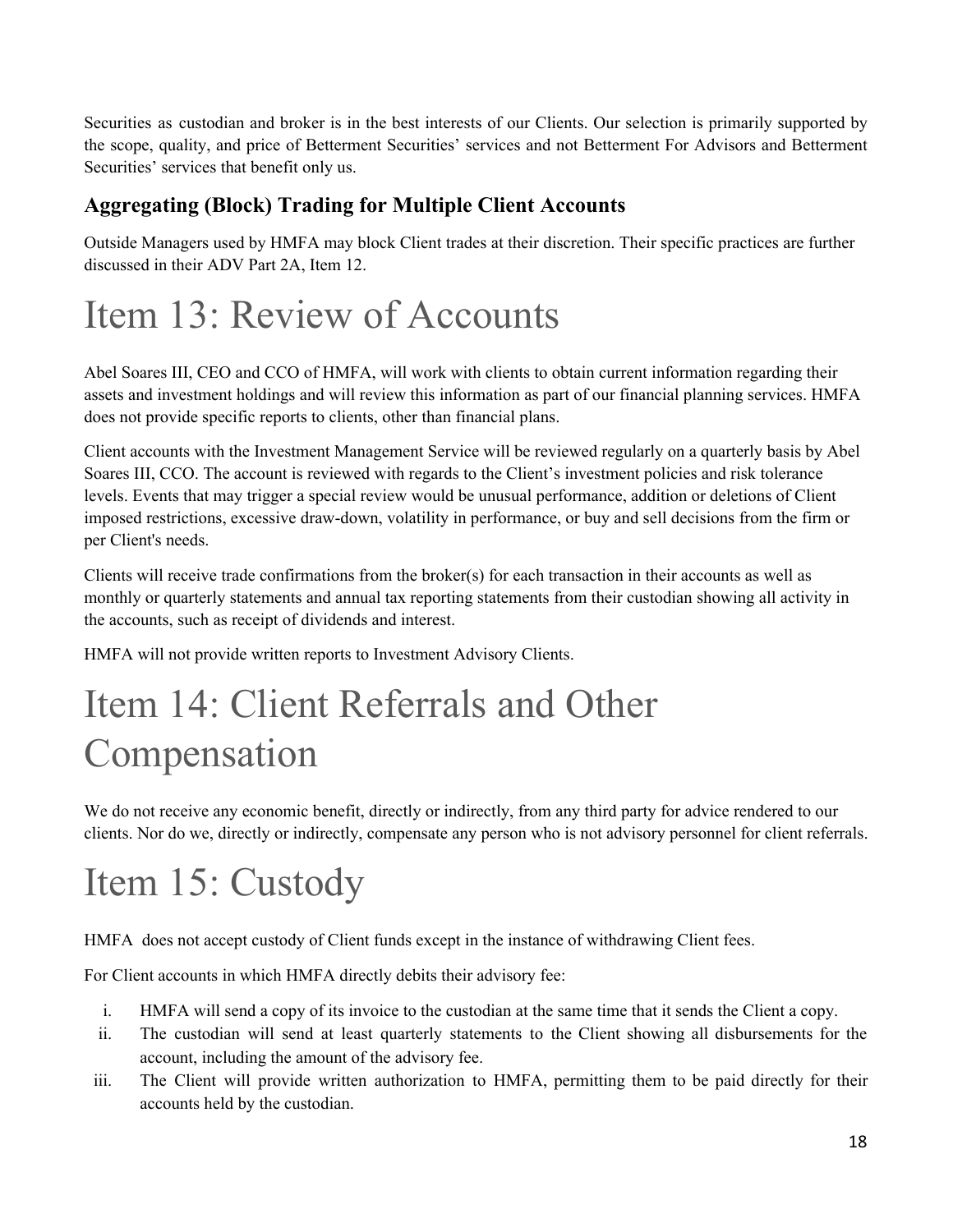Clients should receive at least quarterly statements from the broker-dealer, bank or other qualified custodian that holds and maintains Client's investment assets. We urge you to carefully review such statements and compare such official custodial records to the account statements or reports that we may provide to you. Our statements or reports may vary from custodial statements based on accounting procedures, reporting dates, or valuation methodologies of certain securities.

# <span id="page-18-0"></span>Item 16: Investment Discretion

For those Client accounts where we provide Investment Management Services, we do not maintain discretion over Client accounts with respect to securities to be bought and sold and the amount of securities to be bought and sold. We will always work with the client to confirm all changes to their assets allocation before communicating those changes to the outside manager.

# <span id="page-18-1"></span>Item 17: Voting Client Securities

We do not vote Client proxies. Therefore, Clients maintain exclusive responsibility for: (1) voting proxies, and (2) acting on corporate actions pertaining to the Client's investment assets. The Client shall instruct the Client's qualified custodian to forward to the Client copies of all proxies and shareholder communications relating to the Client's investment assets. If the Client would like our opinion on a particular proxy vote, they may contact us at the number listed on the cover of this brochure.

In most cases, you will receive proxy materials directly from the account custodian. However, in the event we were to receive any written or electronic proxy materials, we would forward them directly to you by mail, unless you have authorized our firm to contact you by electronic mail, in which case, we would forward you any electronic solicitation to vote proxies.

## <span id="page-18-2"></span>Item 18: Financial Information

Registered Investment Advisers are required in this Item to provide you with certain financial information or disclosures about our financial condition. We have no financial commitment that impairs our ability to meet contractual and fiduciary commitments to clients, and we have not been the subject of a bankruptcy proceeding.

We do not have custody of client funds or securities or require or solicit prepayment of more than \$500 in fees per client six months in advance.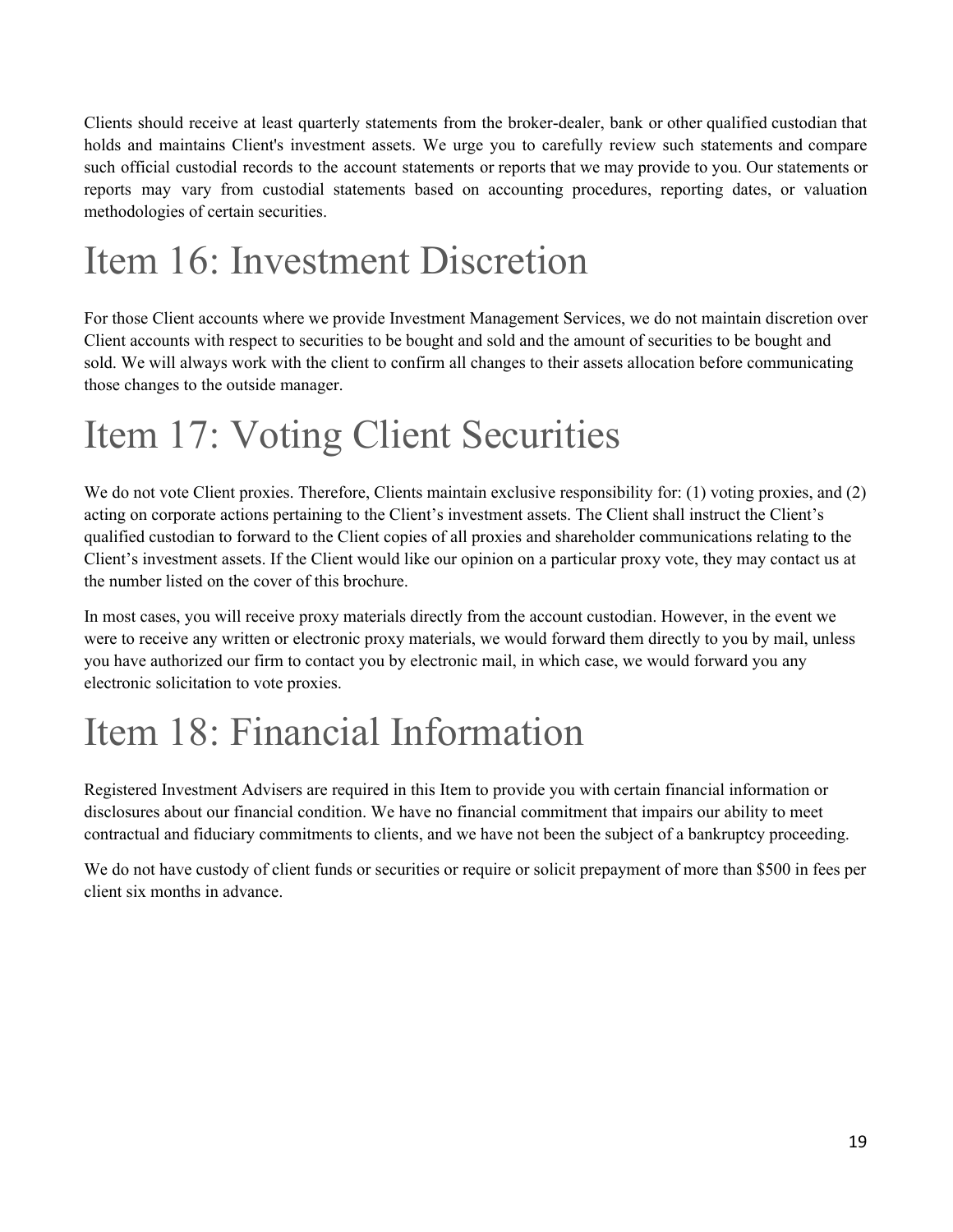# <span id="page-19-0"></span>Item 19: Requirements for State-Registered Advisers

## **Abel Soares III**

Born: 1986

### **Educational Background**

- 2011 Masters, Accountancy Taxation, Boise State University
- 2008 Bachelors, Accounting, BYU Hawaii

### **Business Experience**

- 10/2018 Present, HI Demand Transport Services, LLP, CFO
- 07/2018 Present, Hui Malama Financial Advisors, LLC, CEO and CCO
- 07/2018 Present, Hui Malama Tax and Accounting, LLC, CEO
- 07/2018 Present, Hui Malama Life and Financial Coaching, LLC, CFO
- 03/2017 Present, Idaloha Inc., Vice President
- 09/2015 Present, Ekolu Tax & Consulting, PLLC, Owner
- 09/2015 08/2016, Defense Contract Audit Agency, Auditor
- $\cdot$  09/2014 09/2015, Deloitte, Senior Consultant
- $\cdot$  01/2014 08/2014, Unemployed, Studying for CPA exam
- $07/2011 01/2014$ , Eide Bailly, LLP, Senior Auditor

### **Professional Designations, Licensing & Exams**

- **CFP (Certified Financial Planner)**®**:** The CERTIFIED FINANCIAL PLANNER™, CFP® and federally registered CFP (with flame design) marks (collectively, the "CFP® marks") are professional certification marks granted in the United States by Certified Financial Planner Board of Standards, Inc. ("CFP Board").
- The CFP® certification is a voluntary certification; no federal or state law or regulation requires financial planners to hold CFP® certification. It is recognized in the United States and a number of other countries for its (1) high standard of professional education; (2) stringent code of conduct and standards of practice; and (3) ethical requirements that govern professional engagements with clients. Currently, more than 71,000 individuals have obtained CFP® certification in the United States.

To attain the right to use the CFP® marks, an individual must satisfactorily fulfill the following requirements:

• Education – Complete an advanced college-level course of study addressing the financial planning subject areas that CFP Board's studies have determined as necessary for the competent and professional delivery of financial planning services, and attain a Bachelor's Degree from a regionally accredited United States college or university (or its equivalent from a foreign university). CFP Board's financial planning subject areas include insurance planning and risk management, employee benefits planning, investment planning, income tax planning, retirement planning, and estate planning;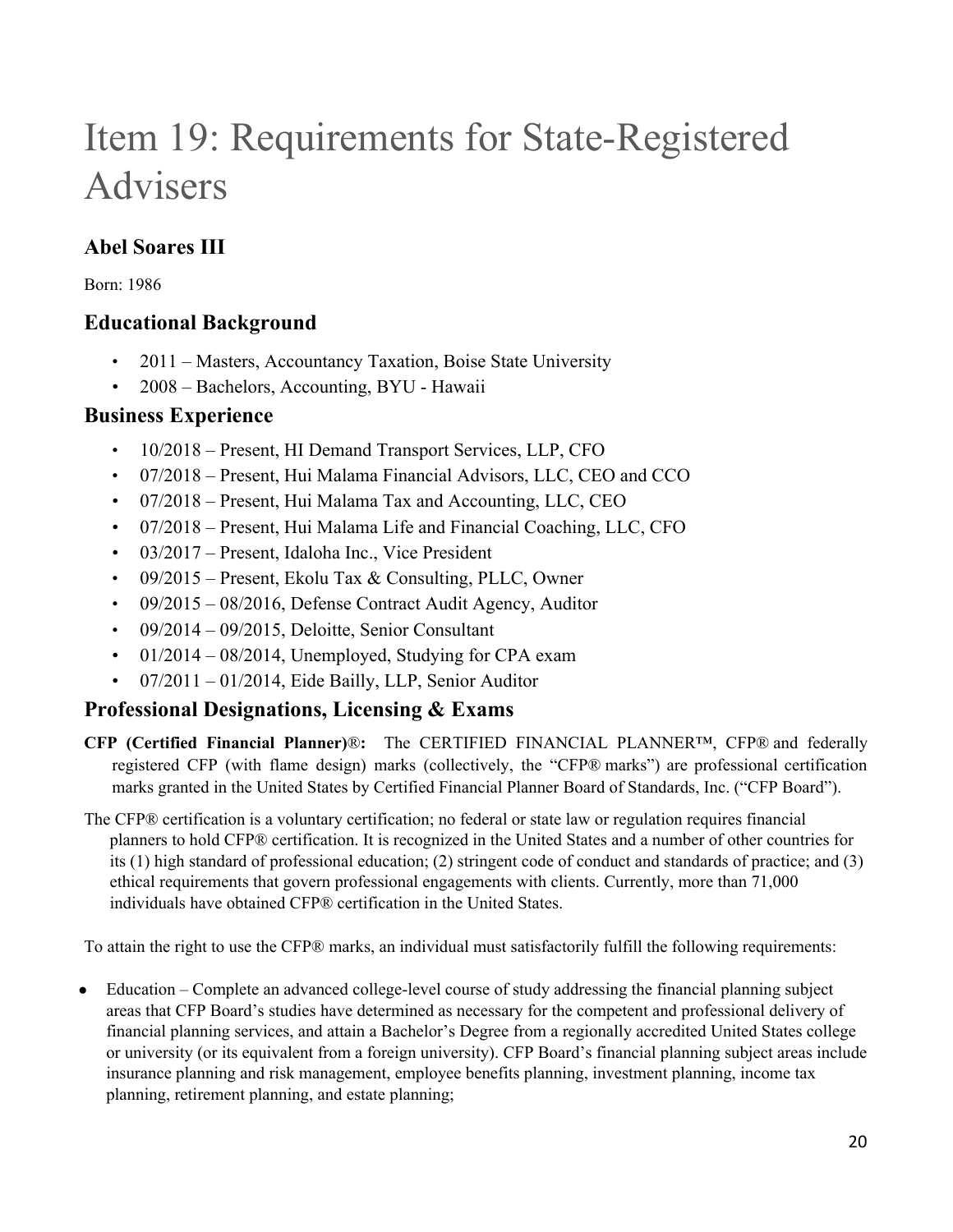- Examination Pass the comprehensive CFP® Certification Examination. The examination includes case studies and client scenarios designed to test one's ability to correctly diagnose financial planning issues and apply one's knowledge of financial planning to real-world circumstances;
- Experience Complete at least three years of full-time financial planning-related experience (or the equivalent, measured as 2,000 hours per year); and
- Ethics Agree to be bound by CFP Board's *Standards of Professional Conduct*, a set of documents outlining the ethical and practice standards for CFP® professionals.

Individuals who become certified must complete the following ongoing education and ethics requirements in order to maintain the right to continue to use the CFP® marks:

- Continuing Education Complete 30 hours of continuing education hours every two years, including two hours on the *Code of Ethics* and other parts of the S*tandards of Professional Conduct*, to maintain competence and keep up with developments in the financial planning field; and
- Ethics Renew an agreement to be bound by the *Standards of Professional Conduct*. The *Standards* prominently require that CFP® professionals provide financial planning services at a fiduciary standard of care. This means CFP® professionals must provide financial planning services in the best interests of their clients.
- CFP® professionals who fail to comply with the above standards and requirements may be subject to CFP Board's enforcement process, which could result in suspension or permanent revocation of their CFP® certification.
- **Personal Financial Specialist (PFS):** This designation is issued by the American Institute of Certified Public Accountants (AICPA) and is granted to individuals who must meet all of the following prerequisites: a member of the AICPA; hold an unrevoked CPA certificate issued by a state authority; earn at least 100 points under the PFS point system; and have substantial business experience in personal financial planning related services. The candidate is required to obtain personal financial planning specific education in addition to holding a valid CPA. The candidate must take a final certification examination (proctored by the AICPA) and once issued the individual must undergo Continuing Education in the form of 60 PFS points in personal financial planning experience as well as qualified 'life-long learning' activities every three years.
- **Certified Public Accountant (CPA):** This license is issued and requirements are set at the state level. Abel is currently licensed in the State of Hawaii and the State of Idaho.

The State of Hawaii Requirements are as follows:

- Applicants must be at least 18 years of age and must have passed the Uniform CPA Examination
- EDUCATION
	- 1. 150 semester (225 quarter) hours of college education from an educational institution/of higher learning, within which applicant shall have:
		- a. A baccalaureate or higher degree conferred by an educational institution, or evidence that the baccalaureate or comparable degree qualifies the applicant for acceptance into an advanced degree program at an educational institution;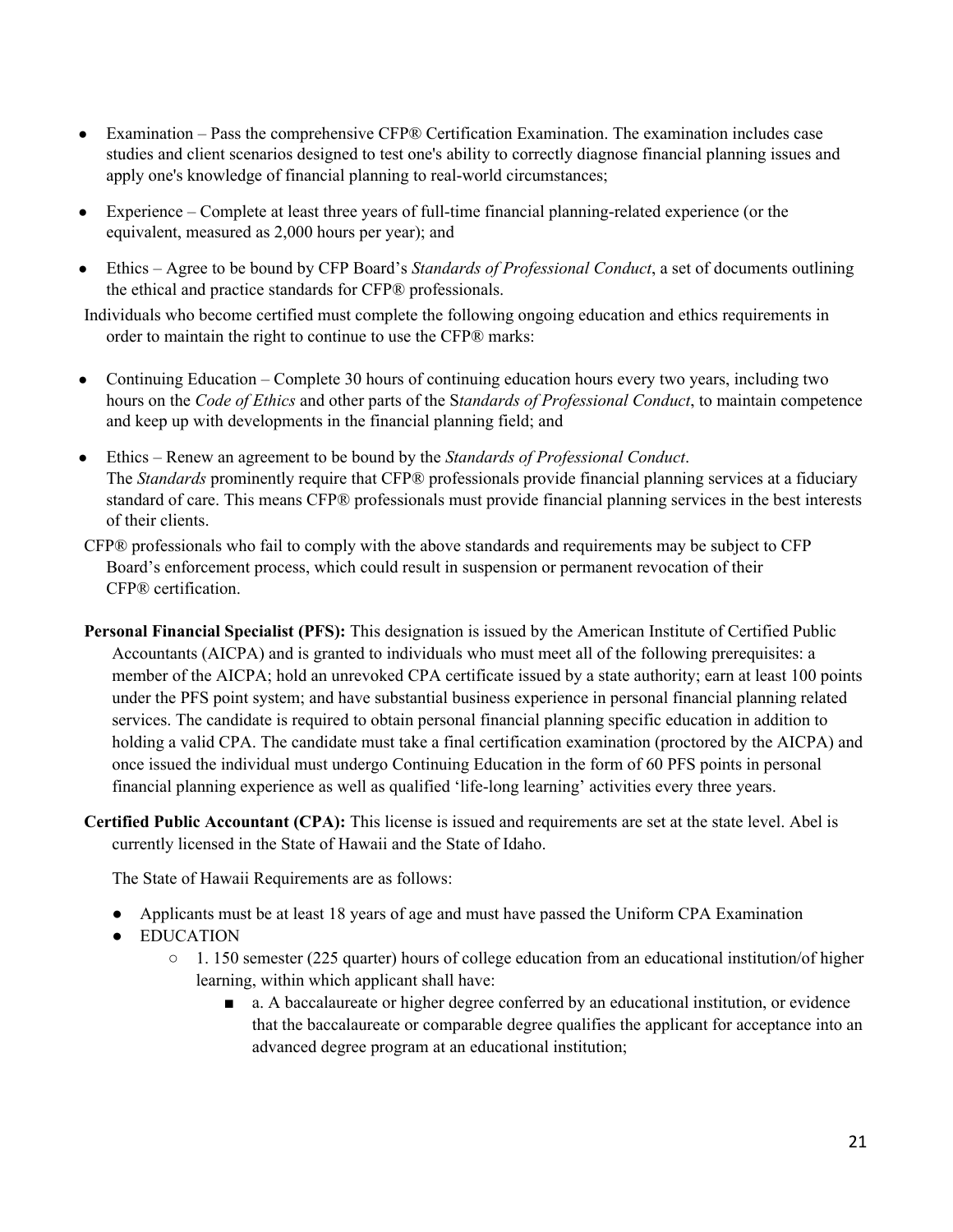- b. 24 semester (36 quarter) hours in accounting courses, including, without limitation, courses in financial accounting, auditing, taxation, and managerial accounting, of which 18 semester (27 quarter) hours are upper division/ or graduate level accounting courses;
- c. 24 semester (36 quarter) hours in upper division or graduate level accounting or non-accounting business- related/courses.
- $\circ$  2. Applicants who passed the Uniform CPA Examination before December 31, 2000, or had conditional credits before December 31, 2000 and subsequently passed the examination before the conditional credits expired, may continue to meet the following requirements:
	- a. A baccalaureate or higher degree conferred by an educational institution, or evidence that the baccalaureate or comparable degree qualifies the applicant for acceptance into an advanced degree program at an educational institution.
	- b. 30 semester (45 quarter) hours of upper division or graduate level business-related courses (in addition to the baccalaureate degree); OR 30 months of experience with a public accounting firm (this experience may not also be credited toward the experience requirement); and
	- c. 18 semester (27 quarter) hours of upper division or graduate level accounting or auditing courses (which may have been earned while obtaining the baccalaureate degree).
- $\circ$  You may be eligible for an exemption from the education requirements if the following conditions are met:
	- You hold, and have continued to hold, a valid comparable CPA certificate, registration, or license from another state for at least 10 years preceding the date of this application for a Hawaii CPA license; and
	- You have been in the active practice of public accountancy for at least 5 years preceding the date of this application for a Hawaii CPA license.
- **EXPERIENCE** 
	- $\circ$  1. 1,500 chargeable hours in the performance of audits involving generally accepted accounting principles and auditing standards earned while employed on a full-time basis (35 or more hours per week) in public accounting practice; OR
	- 2. Two (2) years of full-time professional work experience (35 or more hours per week) in public accounting practice, private industry, government, or education.
- EXAMINATION
	- Pass all 4 sections of the Uniform CPA Examination (which include case studies, written response, and technical and conceptual topics):
		- Auditing and Attestation (AUD)
		- Business Environment and Concepts (BEC)
		- Financial Accounting and Reporting (FAR)
		- Regulation (REG)
- CONTINUING PROFESSIONAL EDUCATION (CPE)
	- Licensees applying for permits after allowing their permits to lapse or applying for the first time shall obtain 80 hours of continuing professional education (CPE).
	- Licensees renewing their Permit to Practice shall certify on the application form that 80 hours of CPE were earned during the 24 months prior to the date of application. Licensees renewing their permit for the first time may apply on a prorated basis (10 CPE per quarter) dependent on the effective date of the initial permit. All CPE hours must have the Board's approval.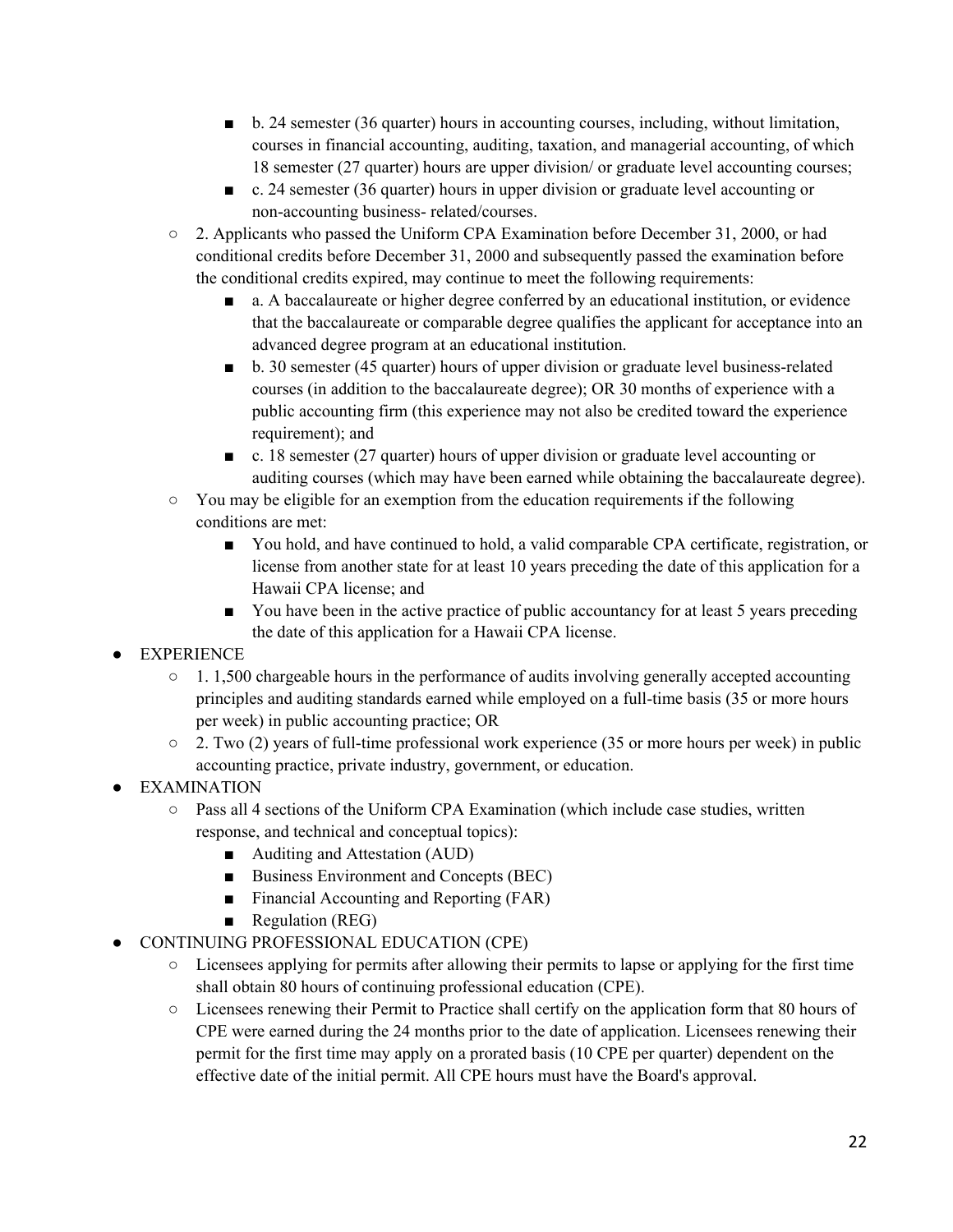### **Other Business Activities**

Abel Soares III III is currently the owner/co-owner of Hui Malama Tax and Accounting LLC, Hui Malama Life and Financial Coaching LLC, HI Demand Transport Services LLP, and an employee of Idaloha Inc.. These activities account for approximately 15 hours per week of his time.

### **Performance-Based Fees**

HMFA is not compensated by performance-based fees.

### **Material Disciplinary Disclosures**

No management person at Hui Malama Financial Advisors, LLC has ever been involved in an arbitration claim of any kind or been found liable in a civil, self-regulatory organization, or administrative proceeding.

### **Material Relationships That Management Persons Have With Issuers of Securities**

Hui Malama Financial Advisors, LLC, nor Abel Soares III, have any relationship or arrangement with issuers of securities.

### **Additional Compensation**

Abel Soares III does not receive any economic benefit from any person, company, or organization, in exchange for providing clients advisory services through HMFA.

### **Supervision**

Abel Soares III, as CEO and Chief Compliance Officer of HMFA, is responsible for supervision. He may be contacted at the phone number on this brochure supplement.

### **Requirements for State Registered Advisers**

Abel Soares III has NOT been involved in an arbitration, civil proceeding, self-regulatory proceeding, administrative proceeding, or a bankruptcy petition.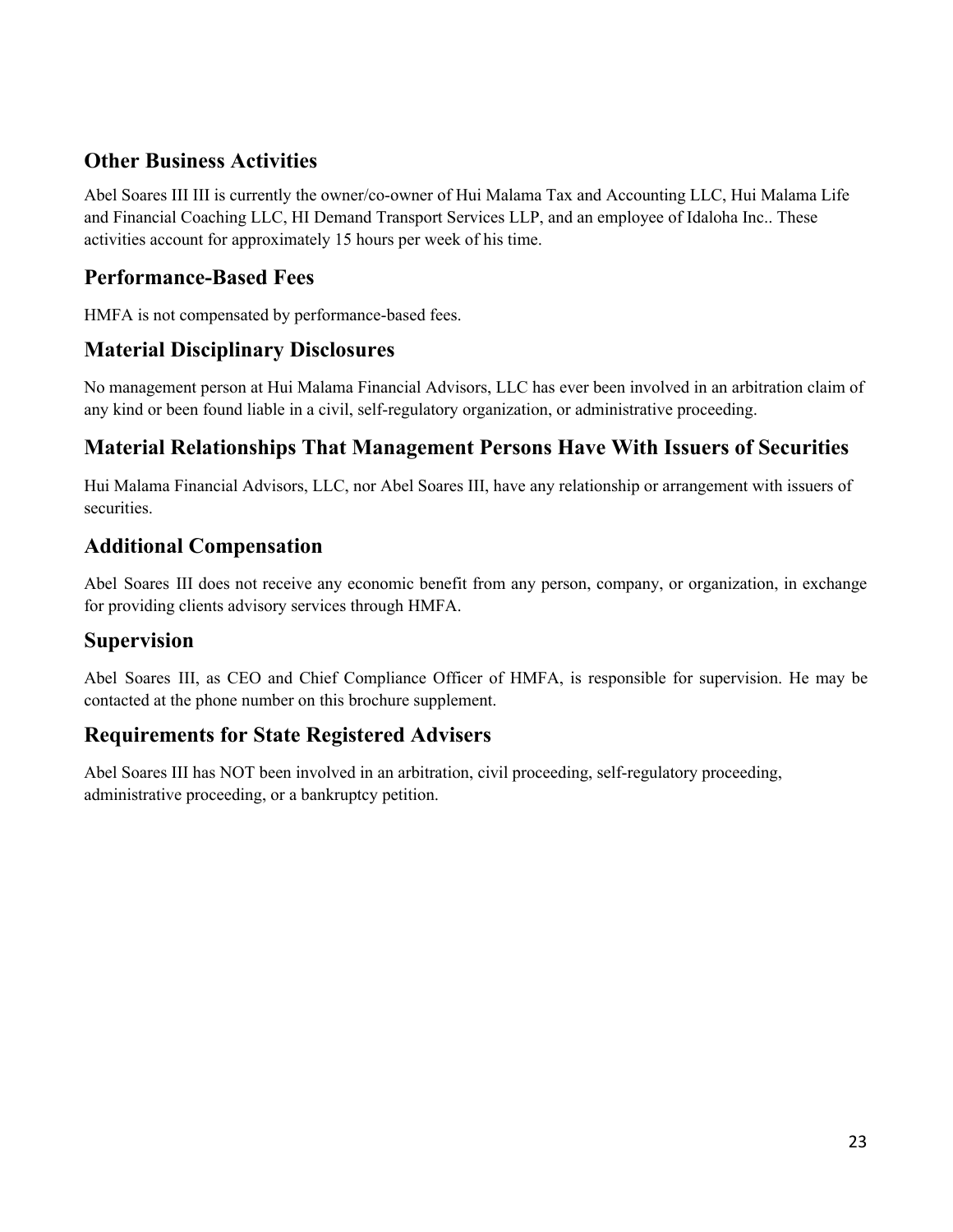## Hui Malama Financial Advisors, LLC

425 Austin Road Honolulu, Hawaii 96819 (808) 222-9319

Dated 04 January 2020

### Form ADV Part 2B – Brochure Supplement

<span id="page-23-0"></span>*For*

## **Abel Soares III 7043532**

### CEO, and Chief Compliance Officer

This brochure supplement provides information about Abel Soares III that supplements the Hui Malama Financial Advisors, LLC ("HMFA") brochure. A copy of that brochure precedes this supplement. Please contact Abel Soares III if the HMFA brochure is not included with this supplement or if you have any questions about the contents of this supplement.

Additional information about Abel Soares III is available on the SEC's website at [www.adviserinfo.sec.gov](http://www.adviserinfo.sec.gov/) which can be found using the identification number 7043532.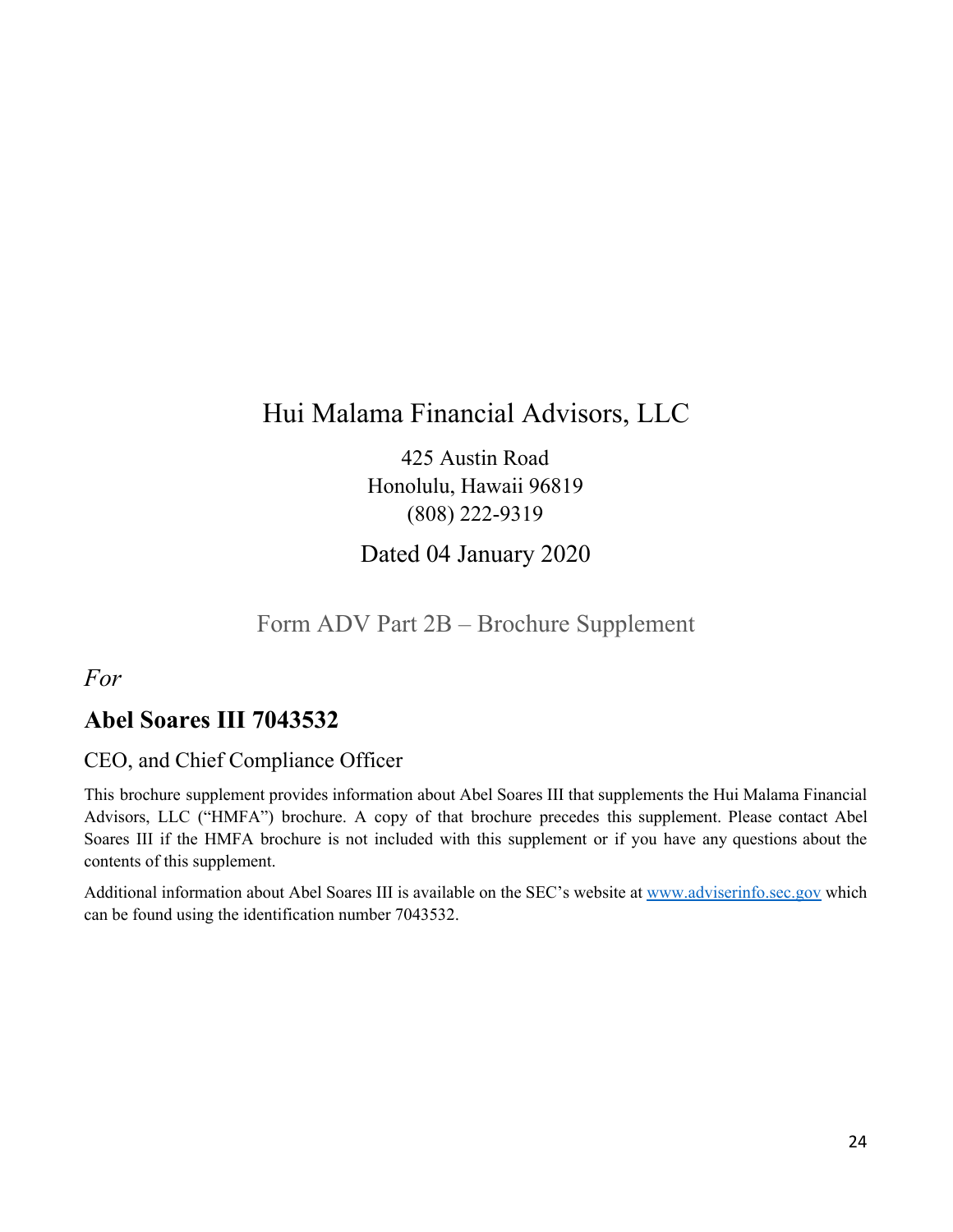# Item 2: Educational Background and Business Experience

## **Abel Soares III**

Born: 1986

### **Educational Background**

- 2011 Masters, Accountancy Taxation, Boise State University
- 2008 Bachelors, Accounting, BYU Hawaii

### **Business Experience**

- 10/2018 Present, HI Demand Transport Services, LLP, CFO
- 07/2018 Present, Hui Malama Financial Advisors, LLC, CEO and CCO
- 07/2018 Present, Hui Malama Tax and Accounting, LLC, CEO
- 07/2018 Present, Hui Malama Life and Financial Coaching, LLC, CFO
- 03/2017 Present, Idaloha Inc., Vice President
- 09/2015 Present, Ekolu Tax & Consulting, PLLC, Owner
- 09/2015 08/2016, Defense Contract Audit Agency, Auditor
- $\cdot$  09/2014 09/2015, Deloitte, Senior Consultant
- $\cdot$  01/2014 08/2014, Unemployed, Studying for CPA exam
- 07/2011 01/2014, Eide Bailly, LLP, Senior Auditor

### **Professional Designations, Licensing & Exams**

- **CFP (Certified Financial Planner)**®**:** The CERTIFIED FINANCIAL PLANNER™, CFP® and federally registered CFP (with flame design) marks (collectively, the "CFP® marks") are professional certification marks granted in the United States by Certified Financial Planner Board of Standards, Inc. ("CFP Board").
- The CFP® certification is a voluntary certification; no federal or state law or regulation requires financial planners to hold CFP® certification. It is recognized in the United States and a number of other countries for its (1) high standard of professional education; (2) stringent code of conduct and standards of practice; and (3) ethical requirements that govern professional engagements with clients. Currently, more than 71,000 individuals have obtained CFP® certification in the United States.

To attain the right to use the CFP® marks, an individual must satisfactorily fulfill the following requirements:

• Education – Complete an advanced college-level course of study addressing the financial planning subject areas that CFP Board's studies have determined as necessary for the competent and professional delivery of financial planning services, and attain a Bachelor's Degree from a regionally accredited United States college or university (or its equivalent from a foreign university). CFP Board's financial planning subject areas include insurance planning and risk management, employee benefits planning, investment planning, income tax planning, retirement planning, and estate planning;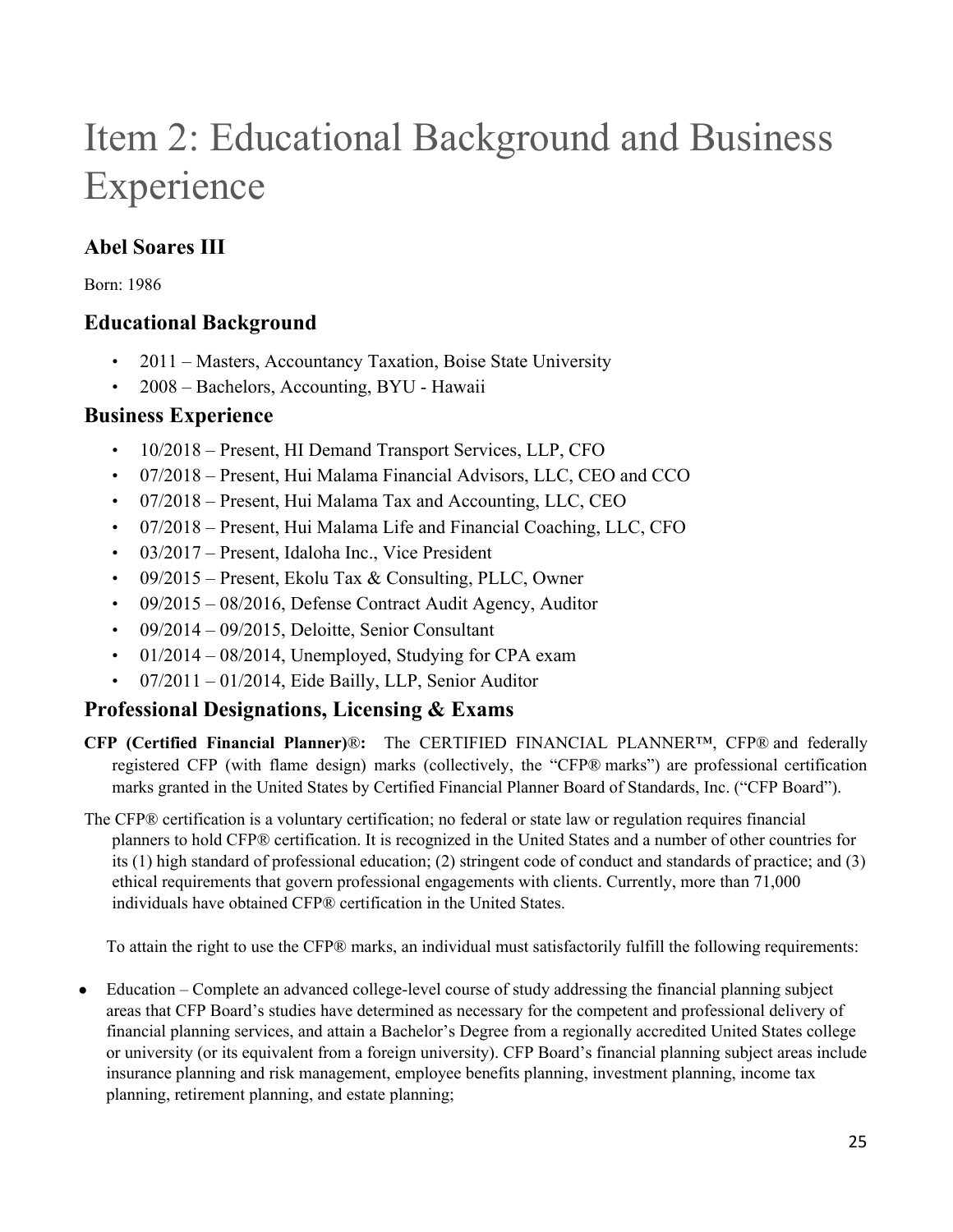- Examination Pass the comprehensive CFP® Certification Examination. The examination includes case studies and client scenarios designed to test one's ability to correctly diagnose financial planning issues and apply one's knowledge of financial planning to real-world circumstances;
- Experience Complete at least three years of full-time financial planning-related experience (or the equivalent, measured as 2,000 hours per year); and
- Ethics Agree to be bound by CFP Board's *Standards of Professional Conduct*, a set of documents outlining the ethical and practice standards for CFP® professionals.

Individuals who become certified must complete the following ongoing education and ethics requirements in order to maintain the right to continue to use the CFP® marks:

- Continuing Education Complete 30 hours of continuing education hours every two years, including two hours on the *Code of Ethics* and other parts of the S*tandards of Professional Conduct*, to maintain competence and keep up with developments in the financial planning field; and
- Ethics Renew an agreement to be bound by the *Standards of Professional Conduct*. The *Standards* prominently require that CFP® professionals provide financial planning services at a fiduciary standard of care. This means CFP® professionals must provide financial planning services in the best interests of their clients.
- CFP® professionals who fail to comply with the above standards and requirements may be subject to CFP Board's enforcement process, which could result in suspension or permanent revocation of their CFP® certification.
- **Personal Financial Specialist (PFS):** This designation is issued by the American Institute of Certified Public Accountants (AICPA) and is granted to individuals who must meet all of the following prerequisites: a member of the AICPA; hold an unrevoked CPA certificate issued by a state authority; earn at least 100 points under the PFS point system; and have substantial business experience in personal financial planning related services. The candidate is required to obtain personal financial planning specific education in addition to holding a valid CPA. The candidate must take a final certification examination (proctored by the AICPA) and once issued the individual must undergo Continuing Education in the form of 60 PFS points in personal financial planning experience as well as qualified 'life-long learning' activities every three years.
- **Certified Public Accountant (CPA):** This license is issued and requirements are set at the state level. Abel is currently licensed in the State of Hawaii and the State of Idaho.

The State of Hawaii Requirements are as follows:

- Applicants must be at least 18 years of age and must have passed the Uniform CPA Examination
- EDUCATION
	- 1. 150 semester (225 quarter) hours of college education from an educational institution/of higher learning, within which applicant shall have:
		- a. A baccalaureate or higher degree conferred by an educational institution, or evidence that the baccalaureate or comparable degree qualifies the applicant for acceptance into an advanced degree program at an educational institution;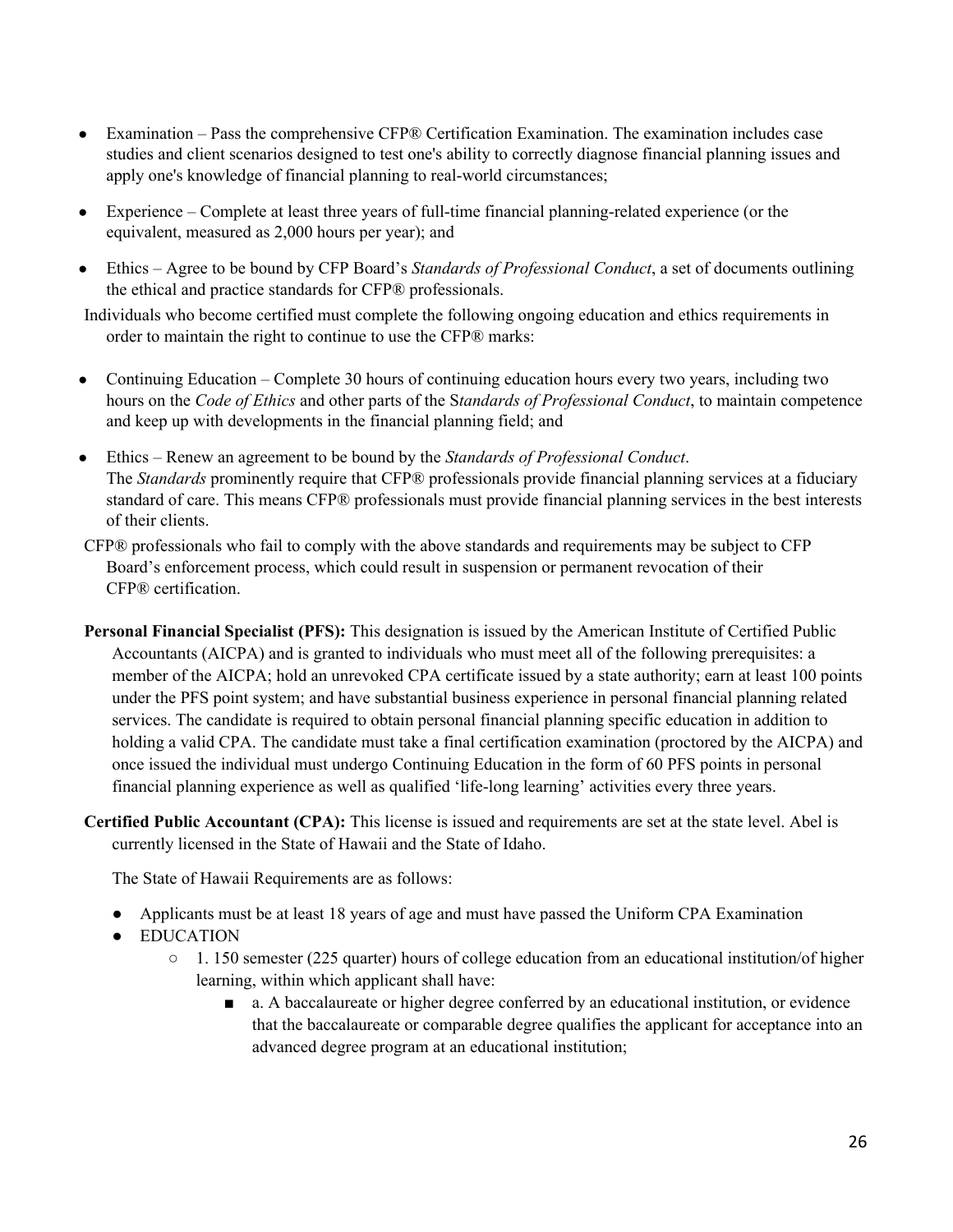- b. 24 semester (36 quarter) hours in accounting courses, including, without limitation, courses in financial accounting, auditing, taxation, and managerial accounting, of which 18 semester (27 quarter) hours are upper division/ or graduate level accounting courses;
- c. 24 semester (36 quarter) hours in upper division or graduate level accounting or non-accounting business- related/courses.
- $\circ$  2. Applicants who passed the Uniform CPA Examination before December 31, 2000, or had conditional credits before December 31, 2000 and subsequently passed the examination before the conditional credits expired, may continue to meet the following requirements:
	- a. A baccalaureate or higher degree conferred by an educational institution, or evidence that the baccalaureate or comparable degree qualifies the applicant for acceptance into an advanced degree program at an educational institution.
	- b. 30 semester (45 quarter) hours of upper division or graduate level business-related courses (in addition to the baccalaureate degree); OR 30 months of experience with a public accounting firm (this experience may not also be credited toward the experience requirement); and
	- c. 18 semester (27 quarter) hours of upper division or graduate level accounting or auditing courses (which may have been earned while obtaining the baccalaureate degree).
- $\circ$  You may be eligible for an exemption from the education requirements if the following conditions are met:
	- You hold, and have continued to hold, a valid comparable CPA certificate, registration, or license from another state for at least 10 years preceding the date of this application for a Hawaii CPA license; and
	- You have been in the active practice of public accountancy for at least 5 years preceding the date of this application for a Hawaii CPA license.

# Item 3: Disciplinary Information

No management person at Hui Malama Financial Advisors, LLC has ever been involved in an arbitration claim of any kind or been found liable in a civil, self-regulatory organization, or administrative proceeding.

## Item 4: Other Business Activities

Abel Soares III is currently the owner/co-owner of Hui Malama Tax and Accounting LLC, Hui Malama Life and Financial Coaching, HI Demand Transport Services LLP, and an employee of Idaloha Inc.. This activity accounts for approximately 15 hours per week of his time.

# Item 5: Additional Compensation

Abel Soares III does not receive any economic benefit from any person, company, or organization, in exchange for providing clients advisory services through HMFA.